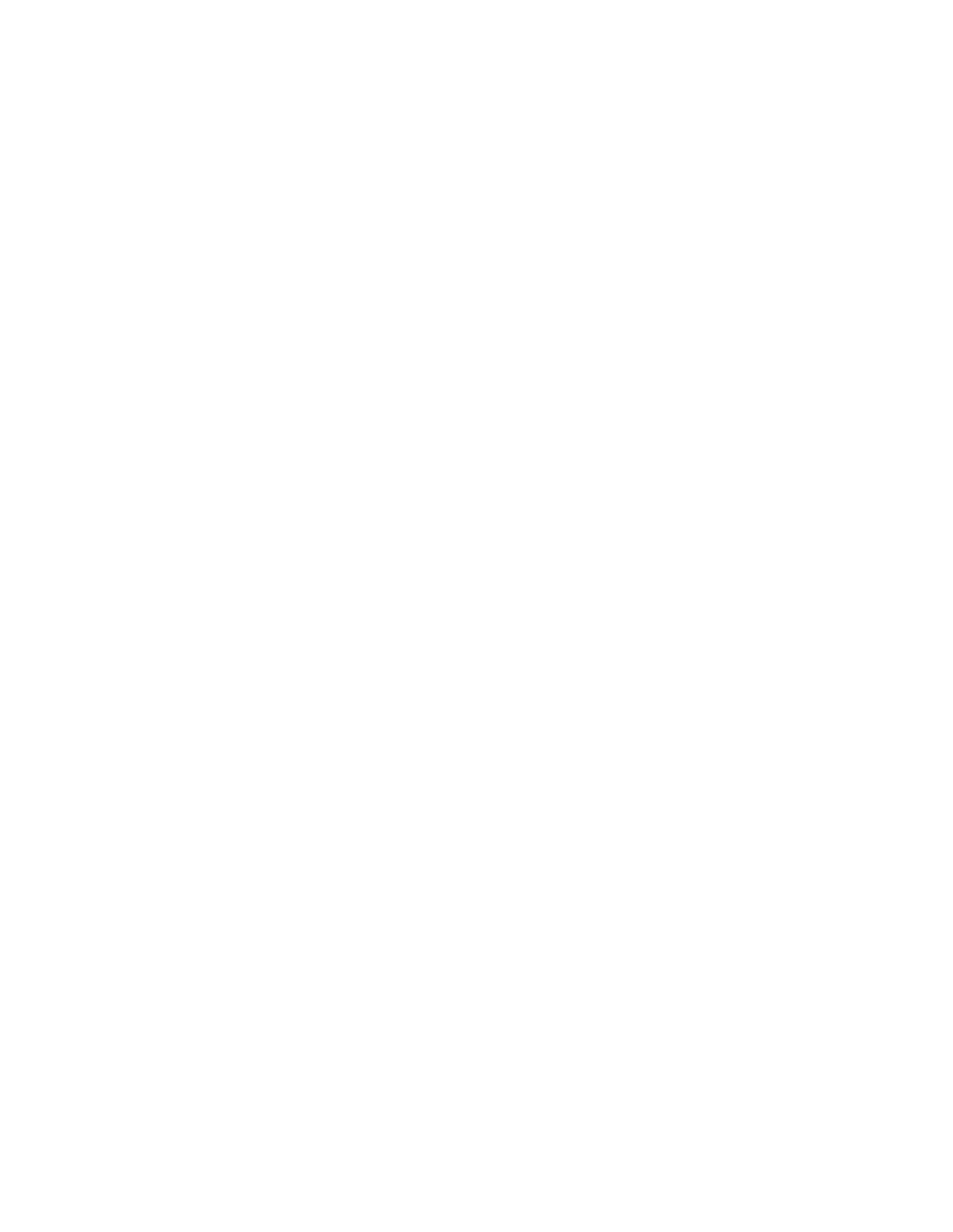# $L^{\infty}(L^{\infty})$ -BOUNDEDNESS OF DG(p)-SOLUTIONS FOR NONLINEAR CONSERVATION LAWS WITH BOUNDARY CONDITIONS

LUTZ ANGERMANN AND CHRISTIAN HENKE

ABSTRACT. We prove the  $L^{\infty}(L^{\infty})$ -boundedness of a higher-order shock-capturing streamline-diffusion DG-method based on polynomials of degree  $p \geq 0$ for general scalar conservation laws. The estimate is given for the case of several space dimensions and for conservation laws with initial and boundary conditions.

#### 1. INTRODUCTION

In this paper we extend the analysis of a shock-capturing streamline-diffusion DG-method for hyperbolic conservation laws in several space dimensions which goes back to [JJS95]. The original DG-method from [JJS95] is based on polynomials of maximal degree  $p \geq 0$  (DG(p)-method) and is applied to a pure Cauchy problem. Here we formulate the method for scalar conservation laws with initial and boundary conditions. To describe the further features of the method, we recall the following sufficient conditions for convergence of a sequence of approximate solutions [Sze89b, Remark 1.2]:

- (1) uniform boundedness in the  $L^{\infty}(L^{\infty})$ -norm, i.e.  $L^{\infty}$  in time and  $L^{\infty}$  in space,
- (2) weak consistency with all entropy inequalities,
- (3) strong consistency with the initial condition.

In the case of an unbounded domain, the condition  $(1)$  can be replaced by the

(1\*) uniform boundedness in the  $L^{\infty}(L^2)$ -norm,

which was done in [JJS95]. To the best of our knowledge, the only attempt to prove the  $L^{\infty}(L^{\infty})$ -boundedness without using a finer auxiliary triangulation is given in [JSH90] for the case  $p = 1$ . This proof can be extended for  $p > 1$  if the shock-capturing terms are defined on finer triangulations [Sze91]. Thanks to  $(1^*)$ this is not necessary for the  $DG(p)$ -method in [JJS95]. Our result presented here uses the skeleton of the proof from [Sze91], which is based on choosing the test functions  $v = I_h^p$  $h^p(h(U^{q-1})$  with a large even number q, where  $I^p_h$  $h<sup>p</sup>$  is the Lagrange interpolation operator and  $U$  denotes the approximate solution. Within this proof we use a new algebraic argument to verify the coercivity of the shock-capturing term when  $v = I_h^p$  $_{h}^{p}(U^{q-1}).$ 

Let us recall the key points of the  $DG(p)$ -method. First, we have to choose the numerical flux on the element boundaries. In contrast to [JJS95], where a

*Date*: November 10, 2010.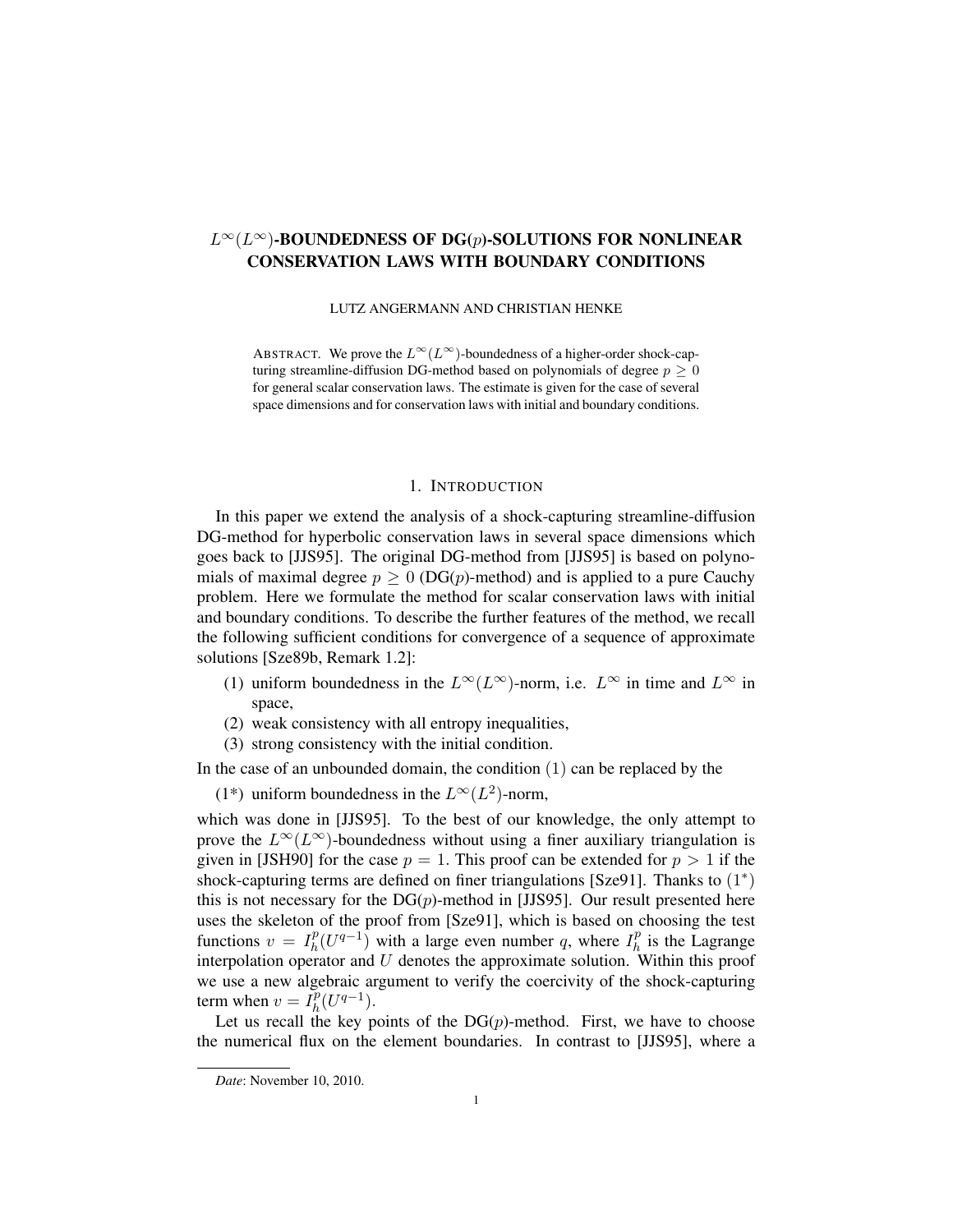strictly monotone numerical flux is necessary, we may also use monotone numerical fluxes such as Engquist-Osher fluxes. Second, there are two stabilization mechanisms. The  $DG(p)$ -method from the last mentioned reference contains a streamline-diffusion term and a residual-based shock-capturing term. The first term adds an anisotropic artificial viscosity and the second one introduces some isotropic artificial viscosity locally where the solution is nonsmooth.

The paper is organized as follows: In Section 2, we prepare some basic material on scalar hyperbolic conservation laws with initial and boundary conditions. Then, in Section 3 we introduce the  $DG(p)$ -method under consideration, and in Section 4 the condition  $(1^*)$  is verified. After this we present our main Theorem 5.1 which is proved in Sections 5 and 6. Here we give some background material on spatial and algebraic numerical ranges and extend the condition (1) to the case  $p > 1$ .

The entropy consistency and the consistency with the initial condition will be proved in a forthcoming paper.

## 2. HYPERBOLIC CONSERVATION LAWS WITH BOUNDARY CONDITIONS

Let  $Q_T = (0,T) \times \Omega \subset \mathbb{R}^{d+1}, T > 0, d \in \mathbb{N}$ , be an open time-space domain with boundary  $\Sigma_T = (0, T) \times \Gamma$ ,  $\Gamma = \partial \Omega$  and with outward unit normal n. In this time-space domain a point with position  $x = (x_1, x_2, \dots, x_d)^T$  at time  $t = x_0$  has the coordinates  $\mathcal{X} = (x_0, x)^T$ . Standard notation is used for the space of functions of bounded variations  $BV(Q_T)$ , Lebesgues spaces  $L^q(Q_T)$  and Sobolev spaces  $W^{l,q}(Q_T), l \in \mathbb{N}, 1 \leq q \leq \infty.$ 

We consider for  $u: Q_T \to \mathbb{R}$  the initial-boundary value problem

$$
L(u) = \nabla \cdot \mathcal{F}(u) = 0 \text{ in } Q_T,
$$
\n(2.1)

$$
u(0, \cdot) = u_0 \text{ on } \Omega,
$$
\n(2.2)

with the following boundary condition: For all  $k \in \mathbb{R}, r \in \Sigma_T$ 

$$
(\text{sign}(\gamma u(r) - k) - \text{sign}(g_D(r) - k)) (f(\gamma u(r)) - f(k)) \cdot n(r) \ge 0,
$$
 (2.3)

where  $\mathcal{F} = (\cdot, f)^T : \mathbb{R} \to \mathbb{R}^{d+1}$ ,  $u_0 : \Omega \to \mathbb{R}$ ,  $g_D : \Sigma_T \to \mathbb{R}$  are given smooth functions and  $\gamma: Q_T \to \Sigma_T$  denotes a trace operator. The function sign :  $\mathbb{R} \to \mathbb{R}$ is defined by

$$
sign(x) = \begin{cases} x/|x|, & x \neq 0, \\ 0, & x = 0. \end{cases}
$$

Due to the hyperbolic nature of  $(2.1)$ , a boundary condition of the form  $u = g_D$  on  $\Sigma_T$  usually over-determines the problem. The generalization of the inflow boundary condition (where  $f'(g_D) \cdot n \leq 0$ ) for nonlinear f also leads to a problem that is not well-posed. This difficulty does not occur in  $(2.1)-(2.3)$ , because the solution  $u_{\epsilon}$  of

$$
-\epsilon \Delta u_{\epsilon} + L(u_{\epsilon}) = 0 \text{ in } Q_T,
$$
  

$$
u_{\epsilon} = g_{\epsilon D} \text{ on } \Sigma_T,
$$
  

$$
u_{\epsilon}(0, \cdot) = u_{\epsilon 0} \text{ on } \Omega,
$$
 (2.4)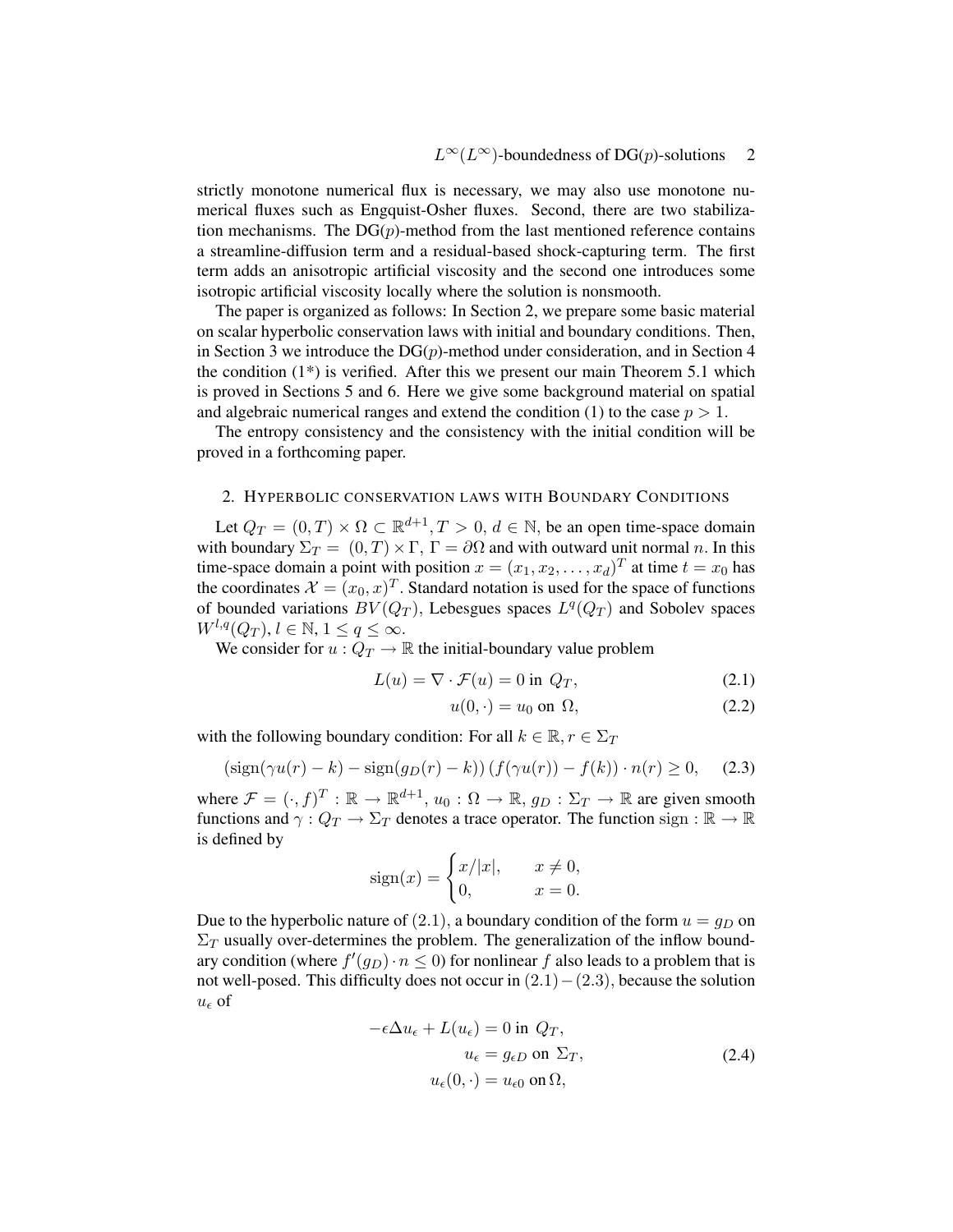converges a.e. to a function  $u \in BV(Q_T)$  as  $\epsilon \to 0$ , which satisfies  $(2.1) - (2.3)$ [BlRN79, Theorem 1]. Moreover, we can use this vanishing-viscosity method even in the space  $L^{\infty}(Q_T)$ . It is possible to define a well-posed initial-boundary value problem, which admits a unique weak entropy solution  $u \in L^{\infty}(Q_T)$  [MNRR96, Definition 7.2, Theorems 7.28, 8.20].

Let us shortly recall the concept of entropy pairs. We say that  $\mathcal{Q} = (\eta, q_1, \dots, q_d)$ is an entropy pair if  $\eta : \mathbb{R} \to \mathbb{R}$  is continuous and convex, the entropy flux  $q_j : \mathbb{R} \to \mathbb{R}$  is continuous and  $\eta, q_1, \ldots, q_d$  satisfy for all  $u \in \mathbb{R}$  the compatibility condition

$$
\eta'(u)f_j'(u) = q_j'(u). \tag{2.5}
$$

For scalar conservation laws this is trivially fulfilled if the entropy flux is defined as

$$
q_j(u) = \int_{g_D}^u \eta'(r) f'_j(r) \, dr, \quad 1 \le j \le d. \tag{2.6}
$$

#### 3. FORMULATION OF THE  $DG(p)$ -METHOD

In this section we introduce the DG(p)-method. To discretize  $(2.1) - (2.3)$ , let  $Q_{n,n+1} = (t_n, t_{n+1}) \times \Omega$ ,  $Q_n = \{t_n\} \times \Omega$  for the sequence of discrete time levels  $0 = t_0 < t_1 < \cdots < t_N, N \in \mathbb{N}$ , be a time-space decomposition of  $Q_T$ . The boundary is defined by  $\Sigma_{n,n+1} = (t_n, t_{n+1}) \times \Gamma$  and  $\Sigma_n = \{t_n\} \times \Gamma$ .

Consider an affine decomposition  $\mathcal{T}_h^n$  of  $Q_{n,n+1}$  belonging to a family of quasiuniform, admissible decompositions of  $Q_{n,n+1}$ , cf. [EG04, Definition 1.49, 1.53, 1.140] into simplices or quadrilaterals T and write  $\mathcal{T}_h = \bigcup_{n \geq 0} \mathcal{T}_h^n$ . Let  $h_T$  be the diameter of T and h the maximal diameter of all  $T \in T_h^n$ .

Set

$$
W_h^n = \left\{ w \in L^2(Q_{n,n+1}) : w|_T \in \mathbb{P}_p(T) \quad \forall T \in \mathcal{T}_h^n \right\}, \quad W_h = \prod_{n \ge 0} W_h^n, \tag{3.1}
$$

where

$$
\mathbb{P}_p(T) = \text{span}_{\alpha \in \mathbb{N}_0^{d+1}, |\alpha| \le p} \left\{ \mathcal{X}^{\alpha} \right\}, \, \mathcal{X} \in T
$$

is the space of polynomials of maximal degree  $p$  defined on  $T$ .

We are now ready to define the DG(p)-method and introduce by  $R^i_{n,n+1}, R^i_n$  the set of all interior faces of  $Q_{n,n+1}$ ,  $Q_n$  and by  $\Lambda_{n,n+1}$ ,  $\Lambda_n$  the set of all boundary faces. We further set  $R_{n,n+1} = R_{n,n+1}^i \cup \Lambda_{n,n+1}$  and  $R_n = R_n^i \cup \Lambda_n$ . In order to be able to describe discontinuous functions, we denote by  $\tau$  the common face shared by the elements  $T^+ = T$  and  $T^-$ . We also define the normal vectors  $n_T = n_T^+$  and  $n<sub>T</sub>$  on  $\tau$ . Then we introduce the notation

$$
v^{\pm}(x) = \lim_{\mu \to +0} v(x - \mu n^{\pm}), \quad v_{\pm}^{n}(x) = v(t_{n} \pm 0, x_{1}, \dots, x_{d}) \tag{3.2}
$$

and

$$
\{v\} = \frac{1}{2}(v^+ + v^-), \quad [vn] = v^+n^+ + v^-n^-, \quad [vv] = v^+ - v^-.
$$
 (3.3)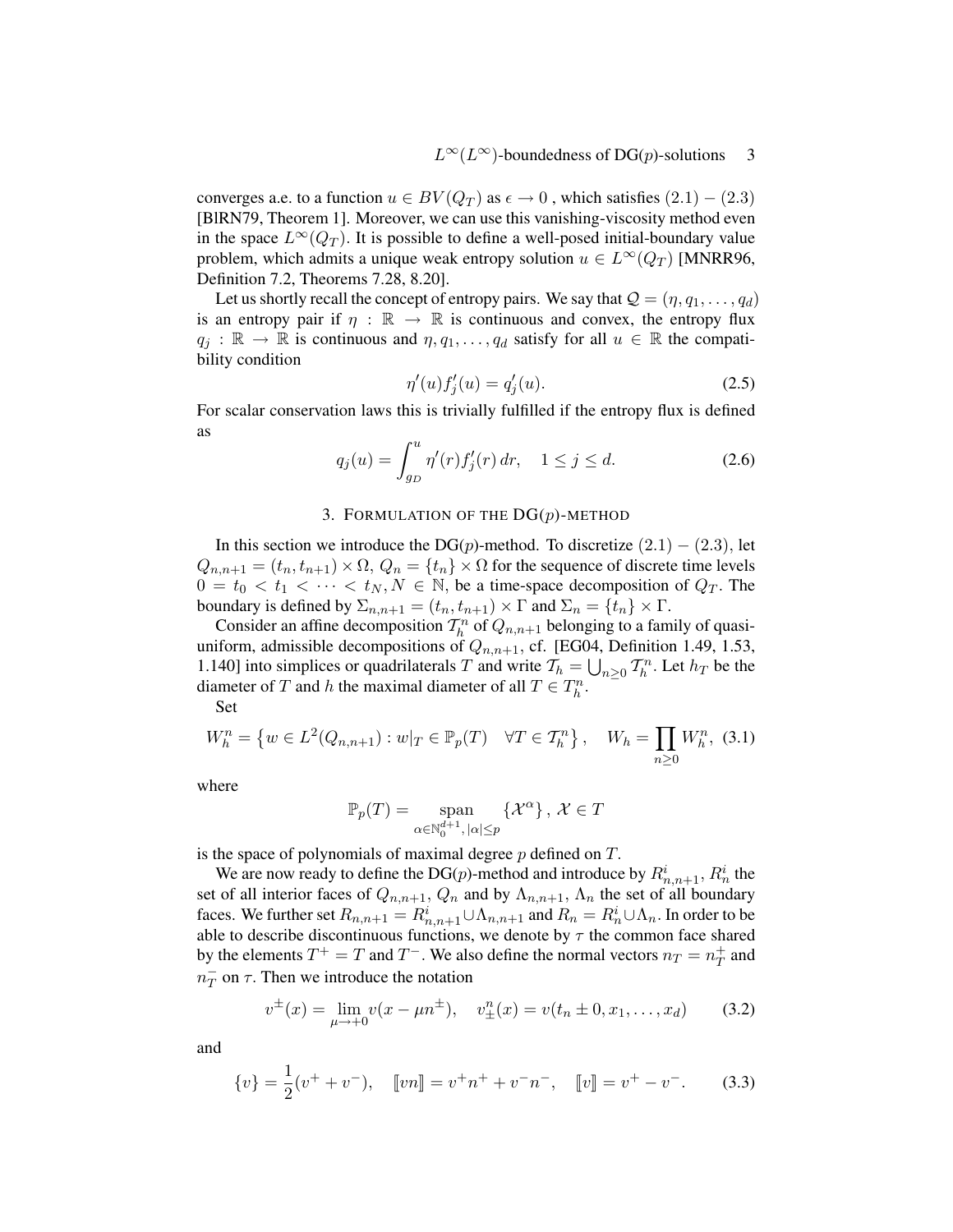If v is a function on  $\Lambda_{n,n+1}$  or  $\Lambda_n$ , we write  $v^- = g_D$ . By C we will denote a positive constant independent of h, not necessary the same at each occurrence.

Introducing the bivariate form

$$
a(v, w) = \sum_{n=0}^{N-1} \sum_{T \in \mathcal{T}_h^n} \left\{ \int_T L(v) w \, d\mathcal{X} + \int_{\partial T} (\hat{\mathcal{F}}(v) - \mathcal{F}(v^+) \cdot n^+) w^+ \, ds \right\},\tag{3.4}
$$

the DG(p)-method for  $(2.1) - (2.3)$  can be formulated now: Find  $U \in W_h$  such that for  $n = 0, 1, \dotsb, N, U \equiv U_{Q_{n,n+1}} \in W_h^n$  and for all  $v \in W_h^n$ 

$$
a(U,v) + \sum_{T \in \mathcal{T}_h^n} \left\{ \left( \delta L(U), \mathcal{F}'(U) \cdot \nabla v \right)_{0,T} + \hat{\epsilon} \left( \nabla U, \nabla v \right)_{0,T} \right\} = 0, \quad (3.5)
$$

where

$$
\delta = \delta(U) = C_1 h_T \left( \|\mathcal{F}'(U)\|_{l^2} \right)^{-1},
$$
  
\n
$$
\hat{\epsilon} = \hat{\epsilon}(U) = \max \left( C_2 h^{2-\beta} R(U), C_3 h^{p+1/2} \right), \ 0 < \beta < \frac{1}{2},
$$
  
\n
$$
R(U)|_T = \max_T \left( |L(U)| \right) + \frac{1}{h_T} \left( \max_{\partial^* T} \left( \|\mathcal{F}(U)n\| \right) + \max_{\partial^* T} \left( C_T \|\mathcal{U}\| \right) \right),
$$
  
\n
$$
\partial^* T = \{ x \in \partial T : x \notin R_{n+1} \}
$$

and  $C_1, C_2, C_3 > 0$ . As mentioned in the introduction, (3.5) contains a streamlinediffusion term and a residual-based shock-capturing term. Due to the h-dependency of this term, the DG-method can be interpreted as a discrete vanishing-viscosity method.

The numerical flux  $\mathcal{F}(U)$  is given by

$$
\hat{\mathcal{F}}(U) = \{\mathcal{F}(U)\}\cdot n^+ + C_T(U^+, U^-, n^+)\llbracket U\rrbracket \tag{3.6}
$$

and

$$
C_T(v^+, v^-, n^+) = \begin{cases} \frac{1}{2} & n^+ = \pm (1, 0, \dots, 0), \\ C_0^{3\Omega} \ge \int_0^1 |\mathcal{F}'(v^- + s[\![v]\!]) \cdot n^+| \, ds & v^- = g_D, \\ C_0^{\Omega} \ge \frac{1}{2} \int_0^1 |\mathcal{F}'(v^- + s[\![v]\!]) \cdot n^+| \, ds & \text{otherwise.} \end{cases}
$$
\n(3.7)

Within this framework there are the following well-known numerical fluxes: The Engquist-Osher flux if  $f(0) = 0$ :

$$
C_T(v^+, v^-, n^+) = \begin{cases} C_0^{\partial \Omega} = \int_0^1 |\mathcal{F}'(v^- + s\|v\|) \cdot n^+| ds & v^- = g_D, \\ C_0^{\Omega} = \frac{1}{2} C_0^{\partial \Omega} & \text{otherwise.} \end{cases}
$$
 (3.8)

The Lax-Friedrichs flux:

$$
C_T(v^+, v^-, n^+) = \begin{cases} C_0^{\partial \Omega} = \sup_{z \in [v^+, v^-]} |\mathcal{F}'(z) \cdot n^+| & v^- = g_D, \\ C_0^{\Omega} = \frac{1}{2} C_0^{\partial \Omega} & \text{otherwise.} \end{cases}
$$
(3.9)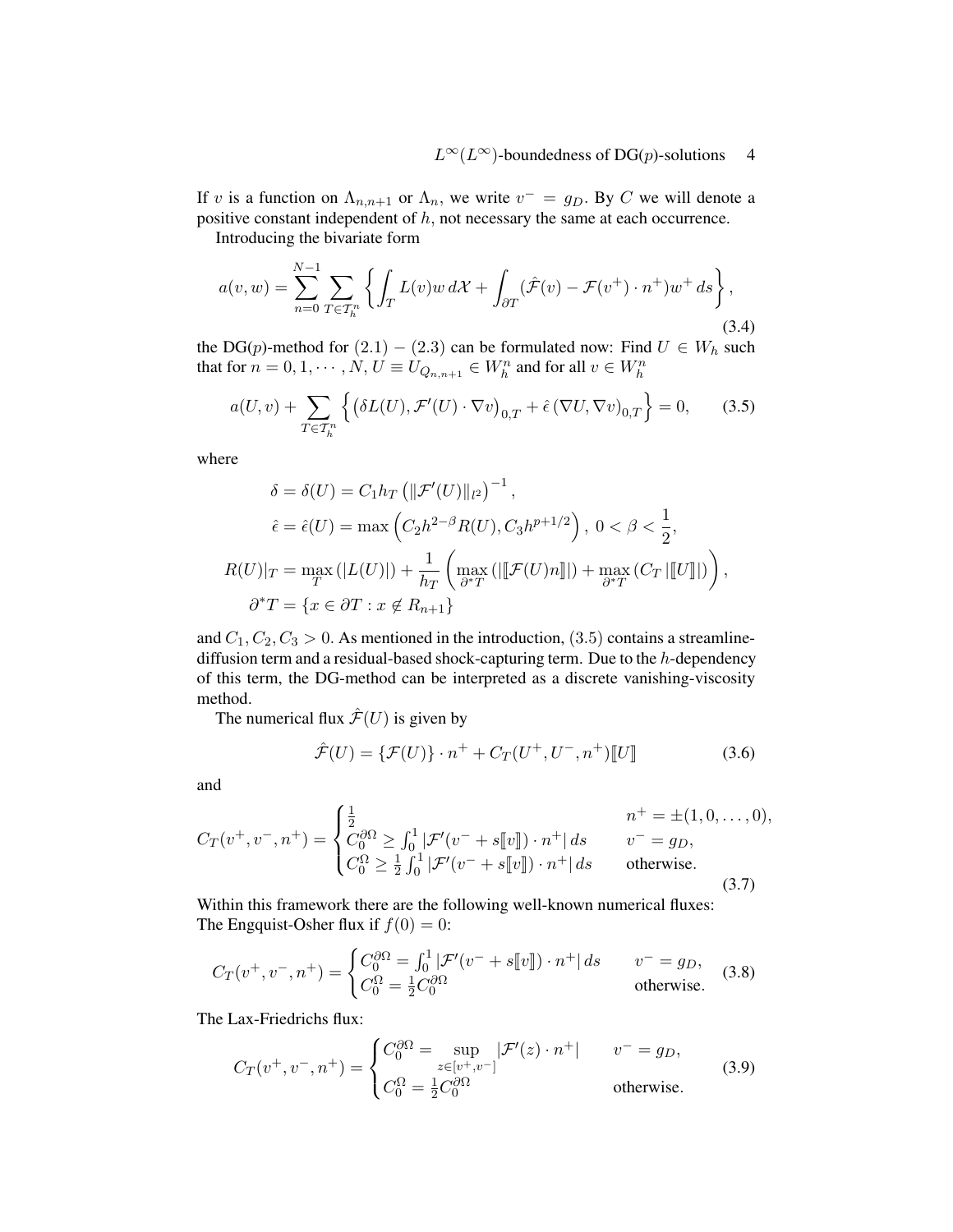Further  $C_0$  is a positive constant satisfying

$$
C_0 \ge ||\mathcal{F}'||_{0,\infty,\mathbb{R}} = \max_{x \in \mathbb{R}} ||\mathcal{F}'(x)||_{l^2}
$$
\n(3.10)

and

$$
C_0^{\partial\Omega}, C_0^{\Omega} \le C_0. \tag{3.11}
$$

## 4. PRELIMINARIES

In this section we want to verify the uniform  $L^{\infty}(L^2)$ -bound (1\*) which is based on [JJS95]. As a byproduct of the study of this technical result, we introduce some notation and prepare the basic material for the  $L^{\infty}(L^{\infty})$ -bound presented in Section 5. To make this precise, we choose  $\eta(U) = U^2/2$ ,  $\varphi = 1$  and  $v = \eta'(U)\varphi$ . The main theorem of this paper can be obtained by applying the test function  $v =$  $I_h^p$  $h_h^p(\eta'(U)\varphi)$ , where  $\eta(U) = U^q/q$ ,  $\varphi = 1$  and  $I_h^p$  $h^p_i: C(\overline{Q_T}) \to W_h$  is the Lagrange interpolation operator. Here, due to the fact that  $\eta'(U) \notin W_h$ , an interpolation or projection operator is necessary. Notice that in this case we get an additional difficulty to estimate terms which contain the difference  $\eta'(U)\varphi - I_h^p$  $_{h}^{p}(\eta'(U)\varphi).$ 

By the definition of the bivariate form

$$
b(v, w) = a(v, w) + \sum_{n=0}^{N-1} \sum_{T \in \mathcal{T}_h^n} (\delta(v)L(v), \mathcal{F}'(v) \cdot \nabla w)_{0,T}
$$
(4.1)

we have, for  $w = \eta'(U)\varphi$  and an entropy pair  $(\eta, q)$  satisfying (2.5) and (2.6), that

$$
b(v, \eta'(v)\varphi) = \sum_{n=0}^{N-1} \sum_{T \in \mathcal{T}_h^n} \left\{ \left( \delta(v)L(v), \mathcal{F}'(v) \cdot \nabla(\eta'(v)\varphi) \right)_{0,T} \right.+ \int_{\partial T} \frac{1}{2} \llbracket \mathcal{F}(v)n \rrbracket \eta'(v)\varphi \, ds + \int_{\partial T} C_T \llbracket v \rrbracket \eta'(v)\varphi \, ds \right\}+ \int_{\partial T} \mathcal{Q}(v) \cdot n\varphi \, ds - \int_{[0,t_N] \times \Omega} \mathcal{Q}(v) \cdot \nabla \varphi \, d\mathcal{X}.
$$
 (4.2)

As usual in DG-methods we consider the different behaviour of inner and boundary faces

$$
b(v, \eta'(v)\varphi) = \int_{\Omega} \eta(v_{-}^{N}) \varphi^{N} dx - \int_{\Omega} \eta(v_{-}^{0}) \varphi^{0} dx
$$

$$
- \int_{[0, t_{N}] \times \Omega} \mathcal{Q}(v) \cdot \nabla \varphi d\mathcal{X}
$$

$$
+ \sum_{i=0}^{5} E_{i}(f, \eta, v, \varphi) - F(f, \eta, v, \varphi), \qquad (4.3)
$$

where

$$
E_0(f, \eta, v, \varphi) = \sum_{n=0}^{N-1} \sum_{T \in \mathcal{T}_h^n} \left( \delta(v) L(v), \mathcal{F}'(v) \cdot \nabla(\eta'(v)\varphi) \right)_{0,T}, \tag{4.4}
$$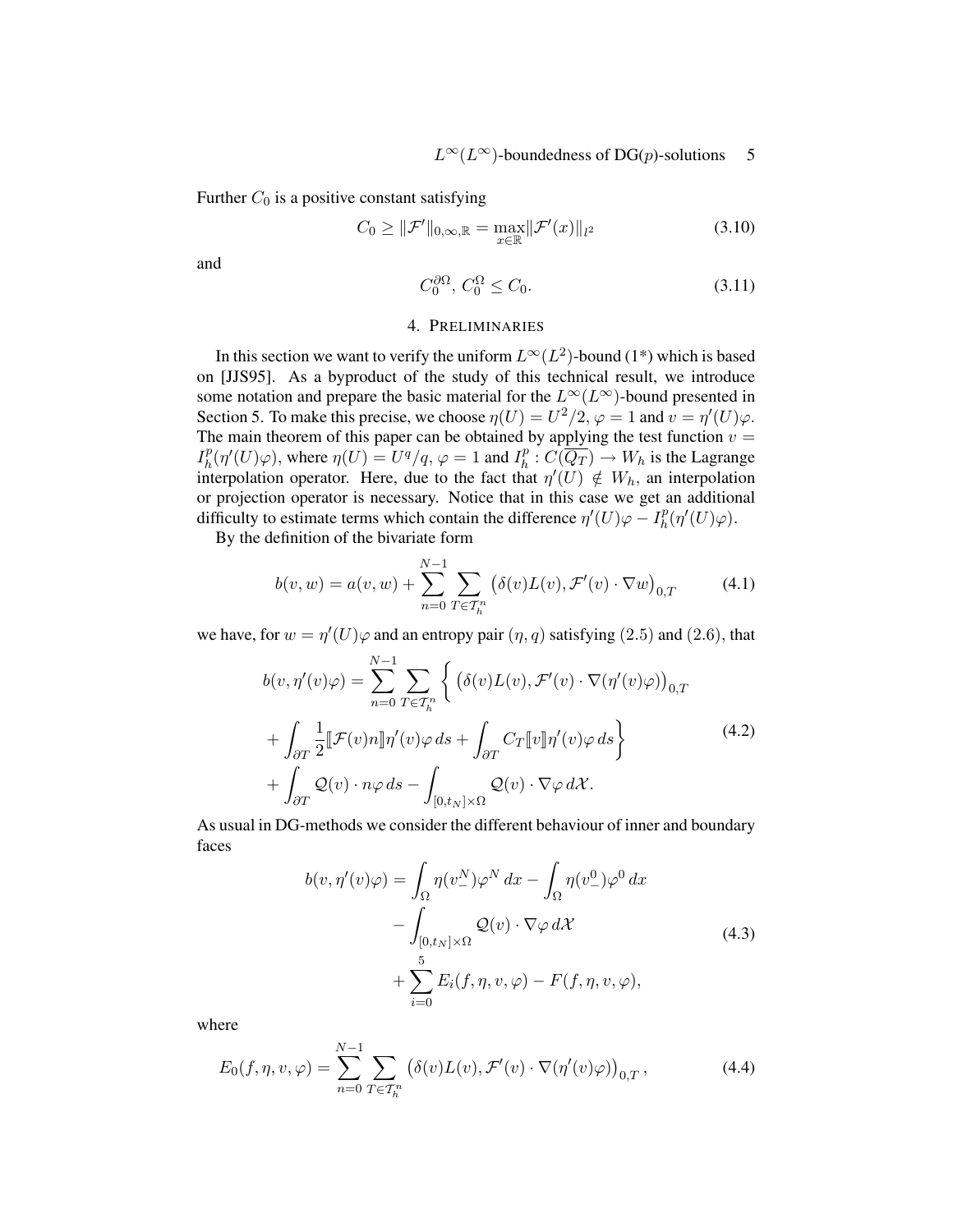$$
E_1(f, \eta, v, \varphi) = \sum_{n=0}^{N-1} \int_{\Omega} \left( \eta(v_{-}^n) - \eta(v_{+}^n) - \eta'(v_{+}^n)(v_{-}^n - v_{+}^n) \right) \varphi^n dx, \tag{4.5}
$$

$$
E_2(f, \eta, v, \varphi) = \sum_{n=0}^{N-1} \sum_{\tau \in R_{n,n+1}^i} \int_{\tau} \left( [\![\mathcal{Q}(v)n] \!] - [\![\mathcal{F}(v)n] \!] \left\{ \eta'(v) \right\} \right) \varphi \, ds,\tag{4.6}
$$

$$
E_3(f, \eta, v, \varphi) = \sum_{n=0}^{N-1} \sum_{\tau \in R_{n,n+1}^i} \int_{\tau} C_0^{\Omega} \int_0^1 \eta''(v^- + r[v]) dr [v]^2 \varphi ds, \qquad (4.7)
$$

$$
E_4(f,\eta,v,\varphi) = \sum_{n=0}^{N-1} \sum_{\tau \in \Lambda_{n,n+1}} \int_{\tau} \left( \left[ \mathcal{Q}(v)n \right] - \left[ \mathcal{F}(v)n \right] \left\{ \eta'(v) \right\} \right) \varphi \, ds, \quad (4.8)
$$

$$
E_5(f, \eta, v, \varphi) = \sum_{n=0}^{N-1} \sum_{\tau \in \Lambda_{n,n+1}} \int_{\tau} C_0^{\partial \Omega} \int_0^1 \eta''(g_D + r[\![v]\!]) dr[\![v]\!]^2 \varphi \, ds,\tag{4.9}
$$

$$
F(f,\eta,v,\varphi) = -\sum_{n=0}^{N-1} \sum_{\tau \in \Lambda_{n,n+1}} \int_{\tau} \left( \frac{1}{2} [\![\mathcal{F}(v)n]\!] + C_0^{\partial \Omega} [\![v]\!] \right) \eta'(g_D) \varphi \, ds.
$$
\n(4.10)

Next, we will show the nonnegativity of  $\sum_{i=1}^{5} E_i(f, \eta, v, \varphi)$ . By the convexity of  $\eta$ , this is true for  $E_1$ . In order to treat  $E_2$ , we consider the expression

$$
\left(Q(v^+) - Q(v^-) - \frac{1}{2} \left(\mathcal{F}(v^+) - \mathcal{F}(v^-)\right) \left(\eta'(v^+) + \eta'(v^-)\right)\right) \cdot n^+
$$
\n
$$
= \left(\int_{v^-}^{v^+} \left(Q' - \mathcal{F}'\eta'\right) dr + \int_{v^-}^{v^+} \mathcal{F}'\left(\eta' - \frac{1}{2} \left(\eta'(v^+) + \eta'(v^-)\right)\right) dr\right) \cdot n^+
$$
\n
$$
= \int_0^1 \mathcal{F}'(v^- + s[\![v]\!]) \cdot n^+ \left(\eta'(v^- + s[\![v]\!]) - \frac{1}{2} \left(\eta'(v^+) + \eta'(v^-)\right)\right) [\![v]\!] \, ds.
$$

By the properties of convex functions, it follows that

$$
\left(\eta'(v^- + s[\![v]\!]) - \eta'(v^-)\right)[\![v]\!] \ge 0
$$

and

$$
(\eta'(v^- + s[\![v]\!]) - \eta'(v^+)) [\![v]\!] = (\eta'(v^+ - (1-s)[\![v]\!]) - \eta'(v^+)) [\![v]\!] \le 0.
$$

Then we have

$$
\left| \left( \eta'(v^- + s[v]) - \frac{1}{2} \left( \eta'(v^+) + \eta'(v^-) \right) \right] [v] \right|
$$
  
= 
$$
\left| \left( \frac{1}{2} \left( \eta'(v^- + s[v]) - \eta'(v^-) \right) + \frac{1}{2} \left( \eta'(v^- + s[v]) - \eta'(v^+) \right) \right] [v] \right|
$$
  

$$
\leq \frac{1}{2} \left| \left( \eta'(v^- + s[v]) - \eta'(v^-) \right) [v] \right| + \frac{1}{2} \left| \left( \eta'(v^- + s[v]) - \eta'(v^+) \right) [v] \right|
$$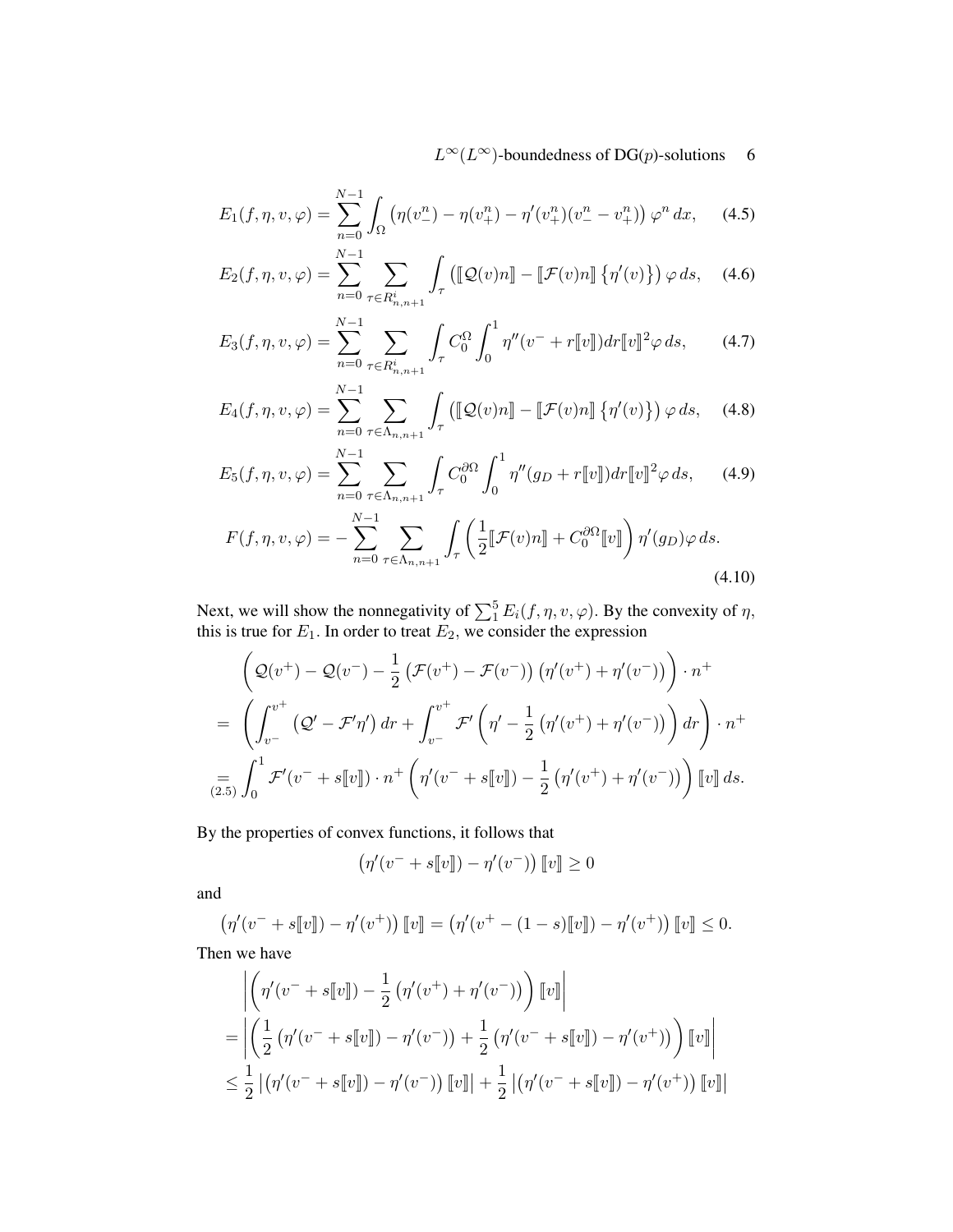$$
= \frac{1}{2} \left( \left( \eta'(v^- + s[\![v]\!]) - \eta'(v^-) \right) - \left( \eta'(v^- + s[\![v]\!]) - \eta'(v^+) \right) \right) [\![v]\!]
$$
  

$$
= \frac{1}{2} \left( \eta'(v^+) - \eta'(v^-) \right) [\![v]\!] = \frac{1}{2} \int_0^1 \eta''(v^- + r[\![v]\!]) dr [\![v]\!]^2,
$$

which immediately implies that

$$
\left| \left( \mathcal{Q}(v^+) - \mathcal{Q}(v^-) - \frac{1}{2} \left( \mathcal{F}(v^+) - \mathcal{F}(v^-) \right) \left( \eta'(v^+) + \eta'(v^-) \right) \right) \cdot n^+ \right|
$$
  
\n
$$
\leq \int_0^1 |\mathcal{F}'(v^- + s[v]) \cdot n^+| \left| \left( \eta'(v^- + s[v]) - \frac{1}{2} \left( \eta'(v^+) + \eta'(v^-) \right) \right) [v] \right| ds
$$
  
\n
$$
\leq \frac{1}{2} \int_0^1 |\mathcal{F}'(v^- + s[v]) \cdot n^+| \int_0^1 \eta''(v^- + r[v]) dr [v]^2 ds
$$
  
\n
$$
\leq \frac{1}{2} \int_0^1 |\mathcal{F}'(v^- + s[v]) \cdot n^+| ds \int_0^1 \eta''(v^- + r[v]) dr [v]^2.
$$

Finally, having in mind the fact that  $\eta'' \geq 0$ , we can use the definitions (4.7) and (3.7)

$$
E_2(f, \eta, v, \varphi) + E_3(f, \eta, v, \varphi)
$$
  
\n
$$
\geq \sum_{\substack{n=0 \ r \in R_{n,n+1}^i}}^{N-1} \int_{\tau} \left( C_0^{\Omega} - \frac{1}{2} \int_0^1 |\mathcal{F}'(v^- + \xi[\![v]\!]) \cdot n^+ | d\xi \right) \left( \int_0^1 \eta''(v^- + r[\![v]\!]) dr \right) [\![v]\!]^2 \varphi ds
$$
  
\n
$$
\geq 0,
$$
\n(4.11)

where we have used nonnegative test functions  $\varphi$ . The same arguments as before lead to  $E_4(f, \eta, v, \varphi) + E_5(f, \eta, v, \varphi) \geq 0$ .

**Remark 4.1.** The local condition  $(3.7)$ 

$$
C_0^{\Omega} - \frac{1}{2} \int_0^1 \left| \mathcal{F}'(v^- + \xi[\![v]\!]) \cdot n^+ \right| d\xi \ge 0
$$

for (4.11) allows a smaller constant  $C_0^{\Omega}$  than [JJS95, Remark 2.5]

$$
C_0^{\Omega} - \frac{1}{2} \|\mathcal{F}'\|_{0,\infty,\mathbb{R}} \frac{\int_0^1 \int_0^s (n''(v^- + r[\![v]\!]) + \eta''(v^+ - r[\![v]\!])) \, dr \, ds}{\int_0^1 \eta''(v^- + r[\![v]\!]) \, dr} \geq 0.
$$

Thus, the corresponding numerical flux  $\hat{\mathcal{F}}(U)$  is a monotone flux function  $(U^+ \mapsto$  $\mathcal{F}(U)$  is increasing and  $U^- \mapsto \mathcal{F}(U)$  is decreasing). As mentioned in [JJS95], the requirement that  $\mathcal{F}(U)$  is a strictly monotone numerical flux, e.g.

$$
C_0^{\Omega} - \frac{1}{2} \int_0^1 \left| \mathcal{F}'(v^- + \xi \llbracket v \rrbracket) \cdot n^+ \right| d\xi \ge \epsilon > 0,
$$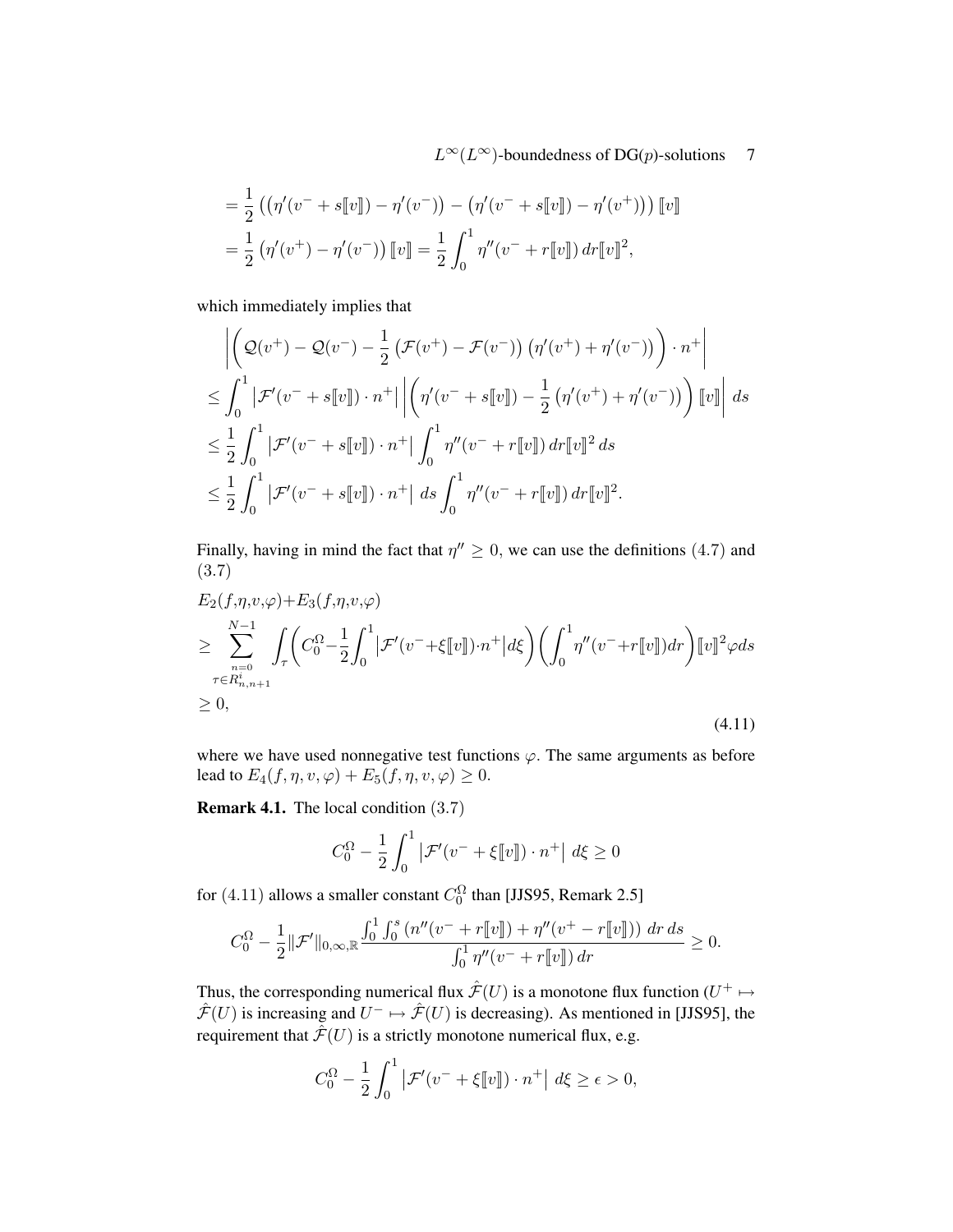is necessary for (2). More precisely, the condition

$$
\sum_{n=0}^{N-1} \sum_{T \in \mathcal{T}_h^n} \int_T hR(U)^2 dX \le C \|u_0\|_{0,2,\Omega}^2
$$

has to be fulfilled.

Let us now consider the equation (3.5) with  $v = \eta'(U)\varphi$ :

$$
b(U, \eta'(U)\varphi) + \sum_{n=0}^{N-1} \sum_{T \in \mathcal{T}_h^n} \hat{\epsilon}(U) \left(\nabla U, \nabla(\eta'(U)\varphi)\right)_{0,T}
$$
  
\n
$$
= \int_{\Omega} \eta(U_{-}^N)\varphi^N dx - \int_{\Omega} \eta(U_{-}^0)\varphi^0 dx + \sum_{n=0}^{N-1} \sum_{T \in \mathcal{T}_h^n} \hat{\epsilon}(U) \left(\nabla U, \nabla(\eta'(U)\varphi)\right)_{0,T}
$$
  
\n
$$
- \int_{[0,t_N] \times \Omega} \mathcal{Q}(U) \cdot \nabla \varphi d\mathcal{X} + \sum_{i=0}^{5} E_i(f, \eta, U, \varphi) - F(f, \eta, U, \varphi) = 0.
$$
\n(4.12)

Therefore, in the case  $\eta(U) = U^2/2$  and  $\varphi = 1$ , we obtain

$$
\frac{1}{2} \int_{\Omega} (U_{-}^{N})^{2} dx + \sum_{n=0}^{N-1} \sum_{T \in \mathcal{T}_{h}^{n}} \hat{\epsilon}(U) (\nabla U, \nabla U)_{0,T}
$$
\n
$$
+ \sum_{i=0}^{5} E_{i}(f, U^{2}/2, U, 1) = \frac{1}{2} \int_{\Omega} (u_{0})^{2} dx + F(f, U^{2}/2, U, 1), \tag{4.13}
$$

where we have used  $U_{-}^{0} = u_0$ . By the help of Young's inequality we see that

$$
F(f, U^2/2, U, 1) \le \sum_{n=0}^{N-1} \sum_{\tau \in \Lambda_{n,n+1}} \int_{\tau} \frac{1}{2} C_0^{\partial \Omega} [U]^2 + \frac{9}{8} C_0^{\partial \Omega} g_D^2 ds
$$
  
=  $F_1(f, U^2/2, U, 1) + F_2(f, g_D^2/2, g_D, 1),$  (4.14)

thus we arrive at  $E_4(f, U^2/2, U, 1) + E_5(f, U^2/2, U, 1) - F_1(f, U^2/2, U, 1) \ge 0$ and

$$
\frac{1}{2}||U_{-}^{N}||_{0,2,\Omega}^{2} + \sum_{n=0}^{N-1} \sum_{T \in \mathcal{T}_{h}^{n}} ||\delta(U)^{1/2}L(U)||_{0,2,T}^{2} \le \frac{1}{2}||u_{0}||_{0,2,\Omega}^{2} + \frac{9}{8}C_{0}||g_{D}||_{0,2,\Sigma_{T}}^{2}.
$$
\n(4.15)

Finally, using for  $t_{N-1} \le t \le t_N$  and  $q \in \mathbb{N}$  the identity

$$
||U(t, \cdot)||_{0,q,\Omega}^q = ||U_-^N||_{0,q,\Omega}^q - q \int_t^{t_N} \int_{\Omega} U^{q-1}(t',x) \, \text{div } \mathcal{F}(U(t',x)) \, dxdt',\tag{4.16}
$$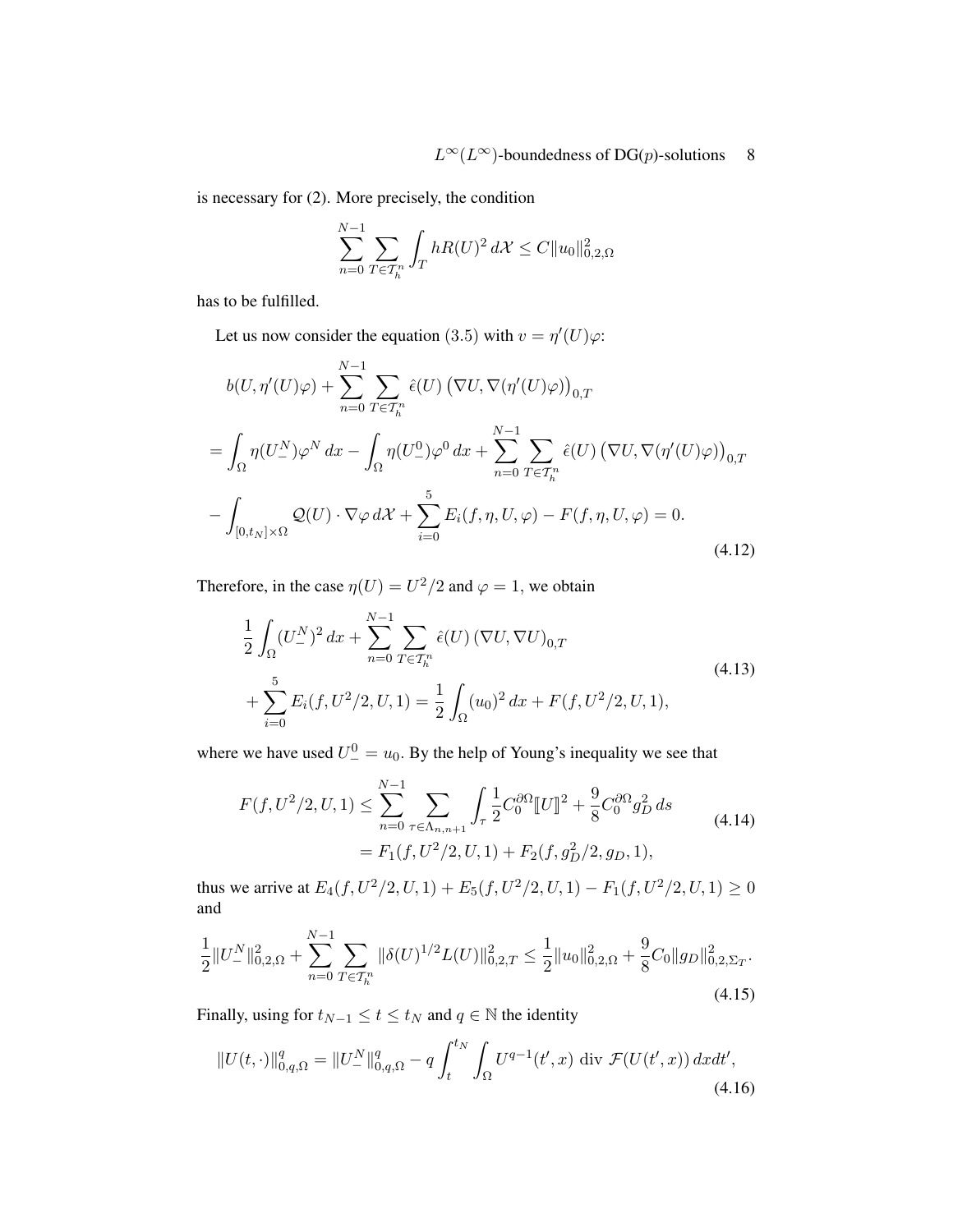Young's inequality yields

$$
||U(t, \cdot)||_{0,2,\Omega}^{2} \leq ||U_{-}^{N}||_{0,2,\Omega}^{2} + \frac{C_{0}}{2C_{1} \min_{T \in \mathcal{T}_{h}^{N-1}} \{h_{T}\}} \int_{t}^{t_{N}} ||U(t', \cdot)||_{0,2,\Omega}^{2} dt'
$$
  
+ 
$$
2 \sum_{T \in \mathcal{T}_{h}^{N-1}} ||\delta(U)^{1/2} L(U)||_{0,2,T}^{2}
$$
(4.17)

and a Gronwall argument estimates the right-hand side of (4.17) by means of the left-hand side of (4.15). The quasi-uniformity of  $\left\{ \mathcal{T}_{h}^{N-1} \right\}$  $\mathcal{L}$ ensures the bound-<br> $h>0$ edness of the Gronwall constant and the following theorem results.

**Theorem 4.2.** Let  $\Omega$  be a domain with a Lipschitz boundary and  $\{T_h\}_{h>0}$  be a *quasi-uniform family of decompositions of*  $(0, T) \times \Omega$ . Let U be a solution of  $(3.5)$ *satisfying the assumptions* (3.10) *and* (3.11). *Then there exists a constant*  $C > 0$ *independent of*  $h$ , *such that, for all*  $t \in (t_{N-1}, t_N)$ ,

$$
||U(t, \cdot)||_{0,2,\Omega} \le C \left( ||u_0||_{0,2,\Omega} + ||g_D||_{0,2,\Sigma_T} \right). \tag{4.18}
$$

## 5.  $L^{\infty}(L^{\infty})$ -BOUNDEDNESS OF DG(p)-SOLUTIONS

As announced above, in this section we prove that  $||U||_{0,\infty,Q_T}$  is uniformly bounded. The main idea is to control the interpolation error  $U^{q-1} - I_h^p$  $h^p(U^{q-1})$  in the second argument of the bivariate form by the aid of the special shock-capturing term. At the end of this section we formulate two corollaries which are consequences of the limiting process  $h \to 0$  and of the special case  $p = 0$ , respectively. Our main result is the following.

**Theorem 5.1.** Let  $\Omega$  be a domain with a Lipschitz boundary and  $\{T_h\}_{h>0}$  be a *quasi-uniform family of decompositions of*  $(0, T) \times \Omega$ . Let U be a solution of (3.5) *satisfying the assumptions* (3.10) *and* (3.11). *Then there exists a constant*  $C > 0$ *independent of* h *such that*

$$
||U||_{0,\infty,Q_T} \le C \left( ||u_0||_{0,\infty,\Omega} + ||g_D||_{0,\infty,\Sigma_T} + 1 \right). \tag{5.1}
$$

The proof is based on the next lemma which contains the extension of [Sze91, Lemma 3.3] and [Sze89a, Lemma 4.2] for  $p > 1$  and which is proved in the last section.

Lemma 5.2. *For Lagrange finite elements with a shape regular family of meshes*  ${T_h^n}_{h>0}$  there is a constant  $C > 0$  independent of q and h such that for all  $v \in W_h$ *and*  $q = 2m$ ,  $m \in \mathbb{N}$ :

$$
\left(\nabla v, \nabla I_h^p(v^{q-1})\right)_{0,T} \ge C \int_T \|\nabla v\|_{l^2}^2 \|v\|_{0,\infty,T}^{q-2} d\mathcal{X}, \quad \forall T \in \mathcal{T}_h^n. \tag{5.2}
$$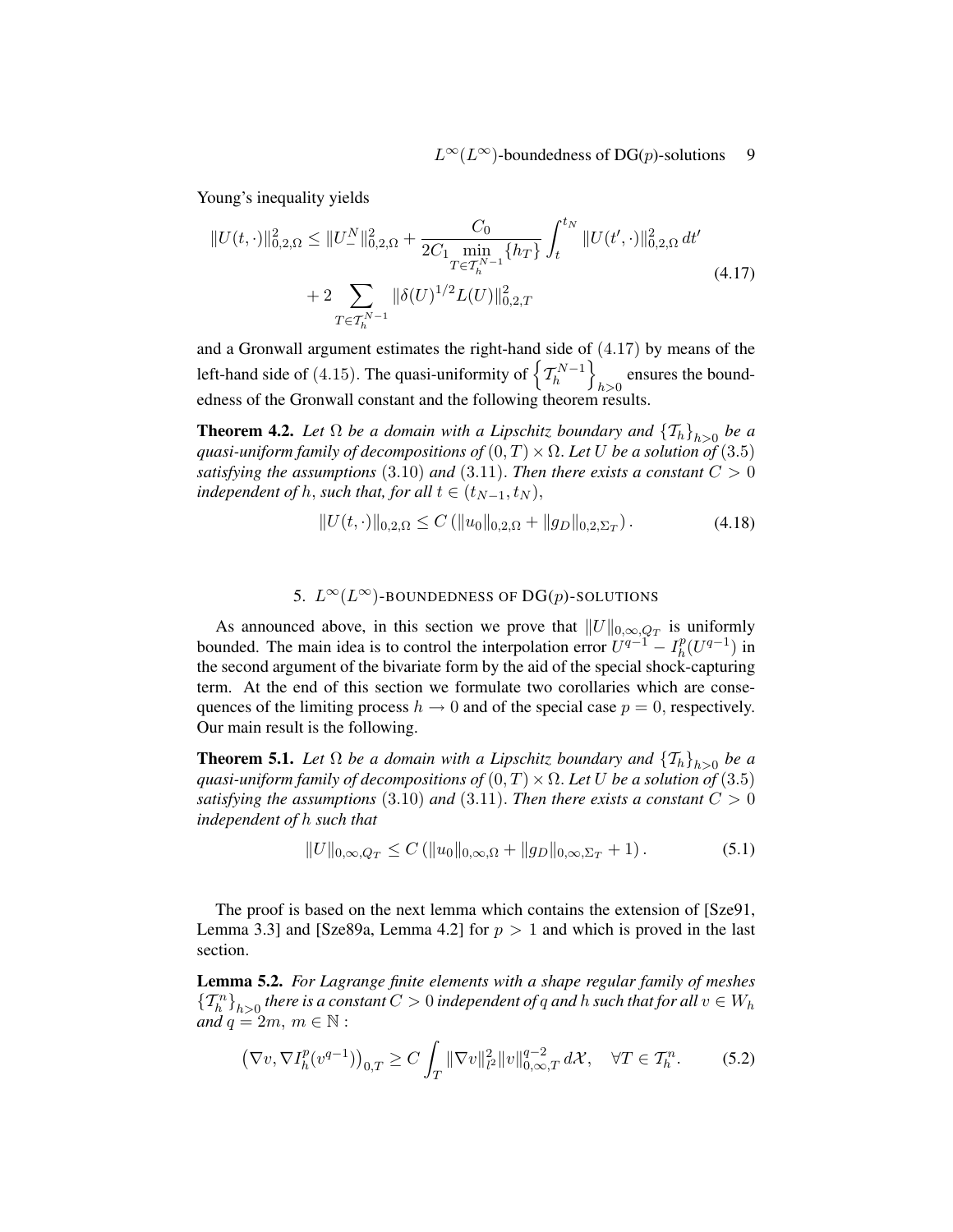*Proof of Theorem 5.1.* Setting  $v = I_h^p$  $h^p_h(\eta'(U)\varphi)$  in (3.5) with  $\eta(v) = v^q/q$ ,  $\varphi = 1$ and  $q > 2$  an even natural number, we obtain

$$
\frac{1}{q} \int_{\Omega} \left( U_{-}^{N} \right)^{q} dx + \sum_{i=0}^{5} E_{i}(f, U^{q}/q, U, 1) - \left( b(U, U^{q-1}) - b(U, I_{h}^{p}(U^{q-1})) \right) \n+ \sum_{n=0}^{N-1} \sum_{T \in \mathcal{T}_{h}^{n}} \hat{\epsilon}(U) \left( \nabla U, \nabla I_{h}^{p}(U^{q-1}) \right)_{0,T} = \frac{1}{q} \int_{\Omega} (u_{0})^{q} dx + F(f, U^{q}/q, U, 1).
$$
\n(5.3)

Here the key point is that the interpolation error is bounded by the isotropic shockcapturing term. To see this, a careful consideration of the interpolation operator  $I_h^p$ h is necessary.

By

$$
\int_{R_{n+1}} \frac{1}{2} \llbracket \mathcal{F}(U)n \rrbracket + C_T \llbracket U \rrbracket \, dx = 0,
$$

we express the interpolation error as

$$
(b(U, U^{q-1}) - b(U, I_h^p(U^{q-1})))
$$
  
\n
$$
= \sum_{q=0}^{N-1} \sum_{T \in \mathcal{T}_h^n} \left\{ \int_T \nabla \cdot \mathcal{F}(U) \left( U^{q-1} - I_h^p(U^{q-1}) \right) d\mathcal{X} \right\}
$$
  
\n
$$
+ \int_T \delta(U) L(U) \mathcal{F}'(U) \cdot \left( \nabla U^{q-1} - \nabla I_h^p(U^{q-1}) \right) d\mathcal{X}
$$
  
\n
$$
+ \int_{\partial^* T} \frac{1}{2} \left[ \mathcal{F}(U) n \right] \left( U^{q-1} - I_h^p(U^{q-1}) \right) ds
$$
  
\n
$$
+ \int_{\partial^* T} C_T \left[ U \right] \left( U^{q-1} - I_h^p(U^{q-1}) \right) ds \} = \sum_{n=0}^{N-1} \sum_{T \in \mathcal{T}_h} \sum_{i=1}^4 A_T^i.
$$
 (5.4)

Since  $U|_{T} \in \mathbb{P}_p(T)$ , we deduce that  $|U|_{p+1,\infty,T} = 0$ . Arguing as in [Sze91][p. 765], we may write for  $q \ge 3$ 

$$
|U^{q-1}|_{p+1,\infty,T} \le Cq^{p+1} h^{-p+1} \|\nabla U\|_{0,\infty,T}^2 \|U\|_{0,\infty,T}^{q-3}.
$$
 (5.5)

Together with a standard interpolation error, we thus conclude from the first term of  $(5.4)$  that

$$
\begin{aligned}\n\left|A_T^1\right| &\leq \|(I - I_h^p)U^{q-1}\|_{0,\infty,T} \int_T \left|\nabla\cdot\mathcal{F}(U)\right| d\mathcal{X} \\
&\leq Ch_T^{p+1}|U^{q-1}|_{p+1,\infty,T} \int_T \left|\nabla\cdot\mathcal{F}(U)\right| d\mathcal{X} \\
&\leq C q^{p+1} h_T^2 \|\nabla U\|_{0,\infty,T}^2 \|U\|_{0,\infty,T}^{q-3} \int_T \left|\nabla\cdot\mathcal{F}(U)\right| d\mathcal{X} \\
&\leq C q^{p+1} h_T^2 \int_{T \cap \{|U| > 1\}} \|\nabla U\|_{0,\infty,T}^2 \|U\|_{0,\infty,T}^{q-2} \left|\nabla\cdot\mathcal{F}(U)\right| d\mathcal{X}\n\end{aligned}
$$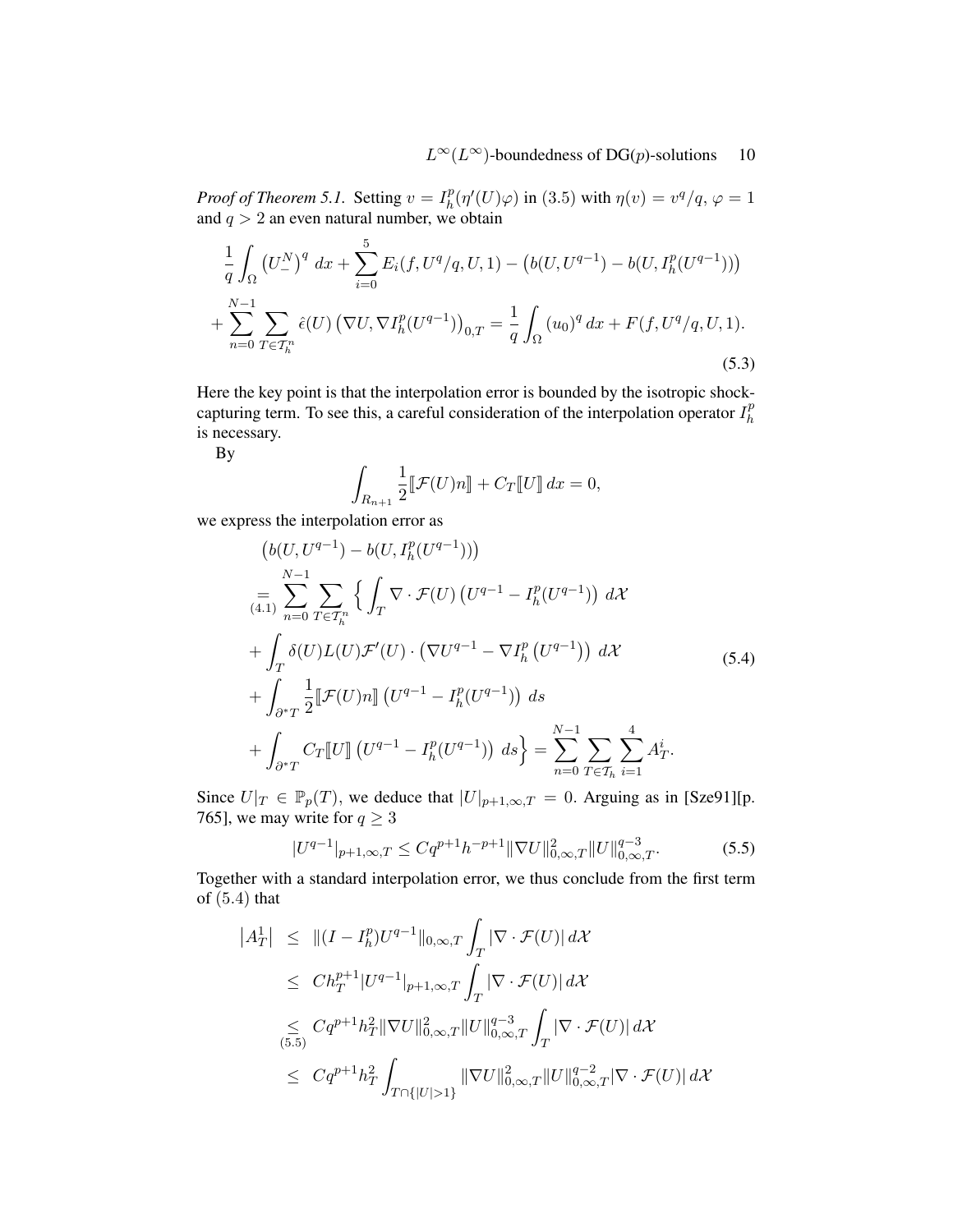$$
+ C q^{p+1} h_T^2 \int_{T \cap \{|U| \le 1\}} ||\nabla U||_{0,\infty,T}^2 |\nabla \cdot \mathcal{F}(U)| d\mathcal{X}
$$
  
\n
$$
\le C q^{p+1} h_T^2 \max_T (|\nabla \cdot \mathcal{F}(U)|) ||U||_{0,\infty,T}^{q-2} \int_T ||\nabla U||_{0,\infty,T}^2 d\mathcal{X}
$$
  
\n
$$
+ C q^{p+1} h_T^2 \max_T (|\nabla \cdot \mathcal{F}(U)|) \int_T ||\nabla U||_{0,\infty,T}^2 d\mathcal{X}.
$$

By the quasi-uniformity of  $\{T_h^n\}_{h>0}$  and an inverse inequality, we obtain that

$$
\int_{T} \|\nabla v\|_{0,\infty,T}^{2} d\mathcal{X} \leq C \int_{T} \|\nabla v\|_{l^{2}}^{2} d\mathcal{X}.
$$
\n(5.6)

Thus we have, by Lemma 5.2,

$$
|A_T^1| \leq C q^{p+1} h_T^2 \max_T(|\nabla \cdot \mathcal{F}(U)|) \left\{ \left( \nabla U, \nabla I^p_h (U^{q-1}) \right)_{0,T} + \|\nabla U\|_{0,2,T}^2 \right\}.
$$

In a similar fashion, we can estimate the complete right-hand side of (5.4). Consequently, by (4.15) we conclude that

$$
\left| \left( b(U, U^{q-1}) - b(U, I_h^p(U^{q-1})) \right) \right|
$$
  
\n
$$
\leq C q^{p+1} \sum_{n=0}^{N-1} \sum_{T \in \mathcal{T}_h} h_T^2 R(U) \left( \nabla U, \nabla I_h^p(U^{q-1}) \right)_{0,T} + C h_T^{\beta} q^{p+1}.
$$
 (5.7)

Inserting this into  $(5.3)$  we obtain

$$
\int_{\Omega} \left( U_{-}^{N} \right)^{q} dx - C q^{p+2} \sum_{n=0}^{N-1} \sum_{T \in \mathcal{T}_{h}} h_{T}^{2} R(U) \left( \nabla U, \nabla I_{h}^{p} (U^{q-1}) \right)_{0,T}
$$
\n
$$
+ q \sum_{n=0}^{N-1} \sum_{T \in \mathcal{T}_{h}^{n}} \hat{\epsilon}(U) \left( \nabla U, \nabla I_{h}^{p} (U^{q-1}) \right)_{0,T} + \left( \delta(U) L(U), \mathcal{F}'(U) \nabla(U^{q-1}) \right)_{0,T}
$$
\n
$$
+ \sum_{i=4}^{5} E_{i}(f, U^{q}/q, U, 1) \leq \int_{\Omega} (u_{0})^{q} dx + q F(f, U^{q}/q, U, 1) + C h_{T}^{\beta} q^{p+2}.
$$
\n(5.8)

To proceed with the treatment of interpolation error, it is necessary to require that  $Cq^{p+2} \leq h^{-\beta}$ , where  $0 < \beta < 1/2$ . The upper limit of  $\beta$  is introduced due to convergence reasons, cf. [JJS95, Lemma 3.2]. However, this restriction on  $q$  does not prevent us to finish this proof by letting  $q \to \infty$ .

Moreover, we have

$$
\int_{\Omega} (U_{-}^{N})^{q} dx + q \sum_{n=0}^{N-1} \sum_{T \in \mathcal{T}_{h}^{n}} (\delta(U)L(U), \mathcal{F}'(U)\nabla(U^{q-1}))_{0,T}
$$
\n
$$
+ \sum_{i=4}^{5} E_{i}(f, U^{q}/q, U, 1) \le \int_{\Omega} (u_{0})^{q} dx + qF(f, U^{q}/q, U, 1) + C.
$$
\n(5.9)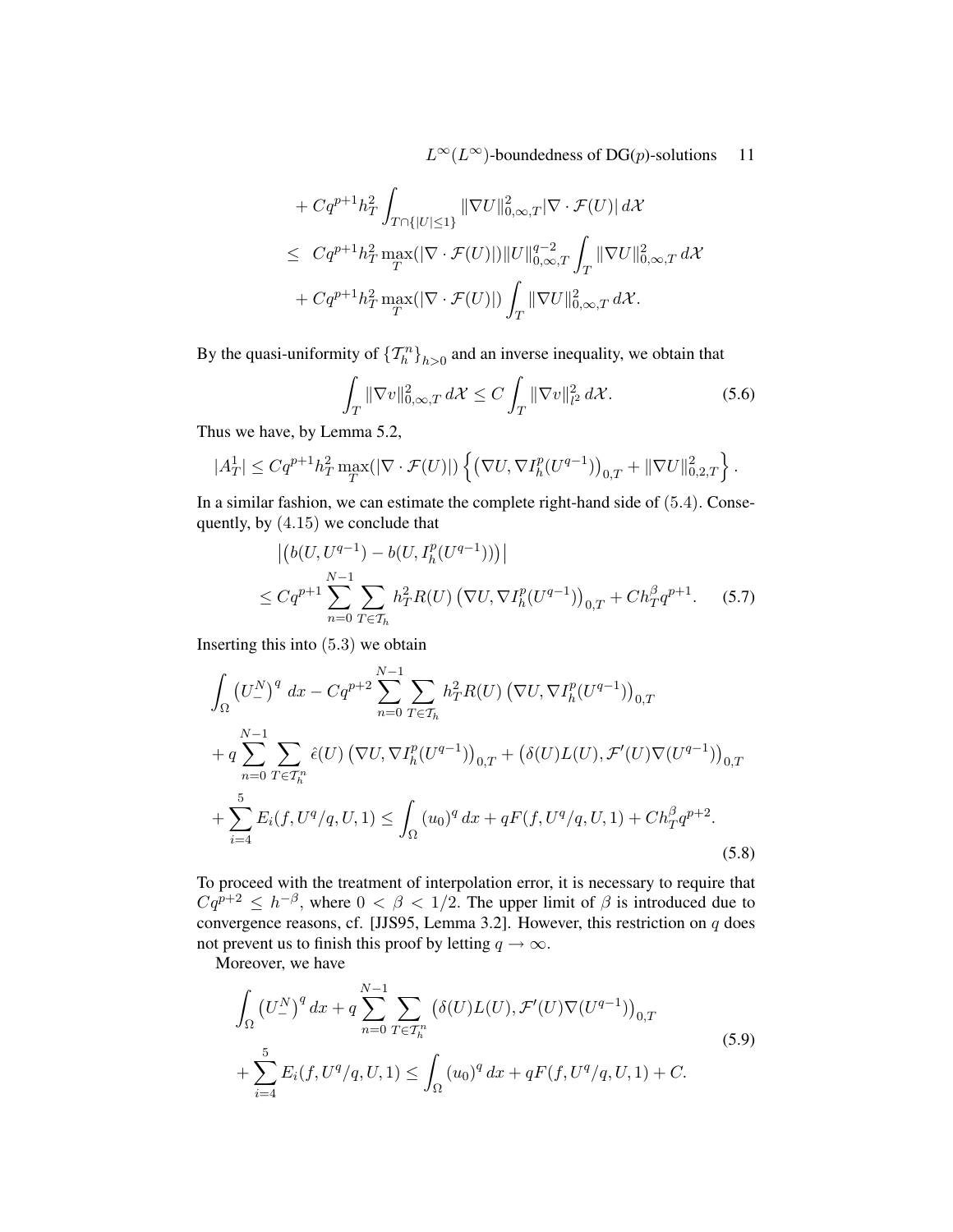Note that

$$
E_4(f, U^q/q, U, 1) + E_5(f, U^q/q, U, 1)
$$
  
\n
$$
\geq \sum_{n=0}^{N-1} \sum_{\tau \in \Lambda_{n,n+1}} \int_{\tau} \left( C_0^{\partial \Omega} - \frac{1}{2} \int_0^1 |\mathcal{F}'(g_D + \xi \llbracket U \rrbracket) \cdot n^+ | d\xi \right) \llbracket U^{q-1} \rrbracket \llbracket U \rrbracket \, ds,
$$

and thus, by Young's inequality,

$$
F(f, U^q/q, U, 1)
$$
  
\n
$$
\leq \sum_{n=0}^{N-1} \sum_{\tau \in \Lambda_{n,n+1}} \int_{\tau} \left( \frac{1}{2} \int_0^1 |\mathcal{F}'(g_D + \xi \| U\|) \cdot n^+ | d\xi + C_0^{\partial \Omega} \right) ||[U]g_D^{q-1}| ds
$$
  
\n
$$
\leq \sum_{n=0}^{N-1} \sum_{\tau \in \Lambda_{n,n+1}} \int_{\tau} \frac{1}{2} C_0^{\partial \Omega} [[U^{q-1}]] [[U] ] ds + \frac{1}{2} C_0^{\partial \Omega} (q-1) q^{-\frac{q}{q-1}} 3^{\frac{q}{q-1}} 2^{\frac{q-2}{q-1}} g_D^q ds
$$
  
\n
$$
= F_1(f, U^q/q, U, 1) + F_2(f, g_D^q/q, g_D, 1).
$$
\n(5.10)

So we obtain

$$
E_4(f, U^q/q, U, 1) + E_5(f, U^q/q, U, 1) - F_1(f, U^q/q, U, 1) \ge 0.
$$

Altogether we get that

$$
\int_{\Omega} \left( U_{-}^{N} \right)^{q} dx + q \sum_{n=0}^{N-1} \sum_{T \in \mathcal{T}_{h}^{n}} \left( \delta(U) L(U), \mathcal{F}'(U) \nabla(U^{q-1}) \right)_{0,T}
$$
\n
$$
\leq \int_{\Omega} (u_{0})^{q} dx + C_{0}(q-1) (2q)^{-\frac{1}{q-1}} 3^{\frac{q}{q-1}} ||g_{D}||_{0,q,\Sigma_{T}}^{q} + C. \tag{5.11}
$$

By repeating the arguments given at the end of the previous section, we summarize that

$$
\sup_{t\geq 0} ||U(t, \cdot)||_{0,q,\Omega} \leq C^{\frac{1}{q}} \left( ||u_0||_{0,q,\Omega} + 3^{\frac{1}{q-1}} (C_0 q)^{\frac{1}{q}} ||g_D||_{0,q,\Sigma_T} + C^{\frac{1}{q}} \right) (5.12)
$$

for  $4 \le q \le Ch^{-\frac{\beta}{p+2}}$ . Finally, using an inverse inequality we have that

$$
||U||_{0,\infty,Q_T} \le (Cqh^{-1})^{\frac{d}{q}} \sup_{t\ge 0} ||U(t,\cdot)||_{0,q,\Omega} \le (Ch^{-1-\frac{\beta}{p+2}})^{\frac{d}{q}} \sup_{t\ge 0} ||U(t,\cdot)||_{0,q,\Omega}
$$
  
=  $C^{\frac{d}{q}} \exp (Cdq^{-1}\ln (h^{-1})) \sup_{t\ge 0} ||U(t,\cdot)||_{0,q,\Omega}.$ 

Setting  $q = Ch^{-\frac{\beta}{p+2}}$  we get

$$
||U||_{0,\infty,Q_T} \leq C^{dh^{\beta/(p+2)}} \exp\left(Cdh^{\beta/(p+2)}\ln\left(h^{-1}\right)\right) \sup_{t\geq 0} ||U(t,\cdot)||_{0,q,\Omega}
$$
  
\$\leq C \sup\_{t\geq 0} ||U(t,\cdot)||\_{0,q,\Omega}\$ (5.13)

in the case of  $h \leq 1$ , which concludes the proof.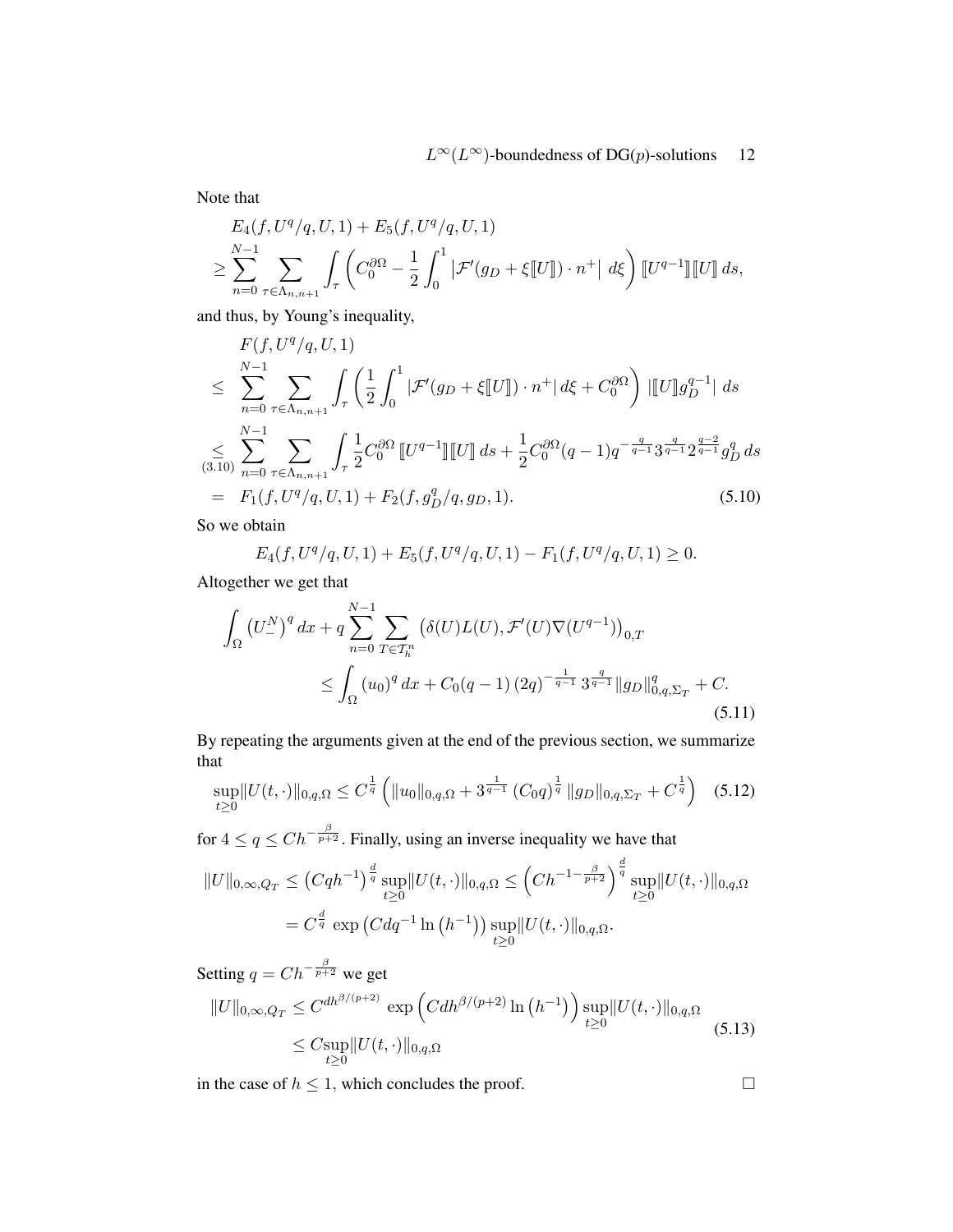Corollary 5.3. *Under the assumptions of Theorem 5.1, the estimate*

$$
||U||_{0,\infty,Q_T} \le ||u_0||_{0,\infty,\Omega} + ||g_D||_{0,\infty,\Sigma_T} + 1
$$
\n(5.14)

*holds for*  $h \to 0$ .

*Proof.* Using (5.12) and (5.13) with  $h = Cq^{-(p+2)/\beta} \rightarrow 0$ , the statement immediately follows.

**Remark 5.4.** The  $L^{\infty}(L^{\infty})$ -boundedness of DG(p)-solutions with  $p > 1$  was also considered in [Sze91]. However, since an inequality of the form (5.2) was proved only for the case  $p = 1$ , the shock-capturing term was realized on finer auxiliary triangulations using polynomials of first degree. Hence, the bound  $C^q q^{p+2} \leq h^{-\beta}$ is necessary, which is true for  $q \leq C \ln(1/h)$ , cf. [Sze91, (3.16)]. This gives

$$
||U||_{0,\infty,Q_T} \leq C \sup_{t \geq 0} ||U(t,\cdot)||_{0,q,\Omega},
$$

for  $h \to 0$ , where  $C \neq 1$ .

Corollary 5.5. *Under the assumptions of Theorem 5.1, the estimate*

$$
||U||_{0,\infty,Q_T} \le ||u_0||_{0,\infty,\Omega} + ||g_D||_{0,\infty,\Sigma_T} \quad \forall h > 0 \tag{5.15}
$$

*holds for*  $p = 0$ .

*Proof.* Let  $p = 0$ . Then we get  $(b(U, U^{q-1}) - b(U, I_h^p(U^{q-1}))) = 0$ . Consequently, there is no need for the bound  $q \leq Ch^{-\frac{\beta}{p+2}}$ , and we can conclude with letting  $q \rightarrow \infty$  in (5.12) and (5.13).

## 6. PROOF OF LEMMA 5.2

Until now there is no proof of an inequality like (5.2) for  $q \neq 2$ . To the best of our knowledge only special cases for linear ansatz functions on triangles respectively tetrahedrons are available, cf. [Sze89a, Lemma 4.2] and [Sze91, Lemma 3.3]. Moreover, the constant in these references depends on  $q$ .

Using the theory of numerical ranges for bounded linear operators in Banach spaces, we are able to prove this inequality under rather weak assumptions. More precisely, the local stiffness matrix of the shock-capturing term has to be symmetric positively definite and an eigenvector  $(1, \dots, 1)^T$  with an unique eigenvalue zero.

First of all we need some further notation and definitions about the numerical range.

**Definition 6.1.** Let  $(X, \|\cdot\|)$  be a normed vector space, let  $S(X)$  be the unit sphere and denote by  $X'$  the dual space of X. For each bounded linear operator A on X,

$$
W(A, \| \cdot \|) = \{ f(Ax) : (x, f) \in \Pi \}
$$
\n(6.1)

with  $\Pi = \{(x, f) \in S(X) \times S(X') : f(x) = 1\}$  is called the spatial numerical range.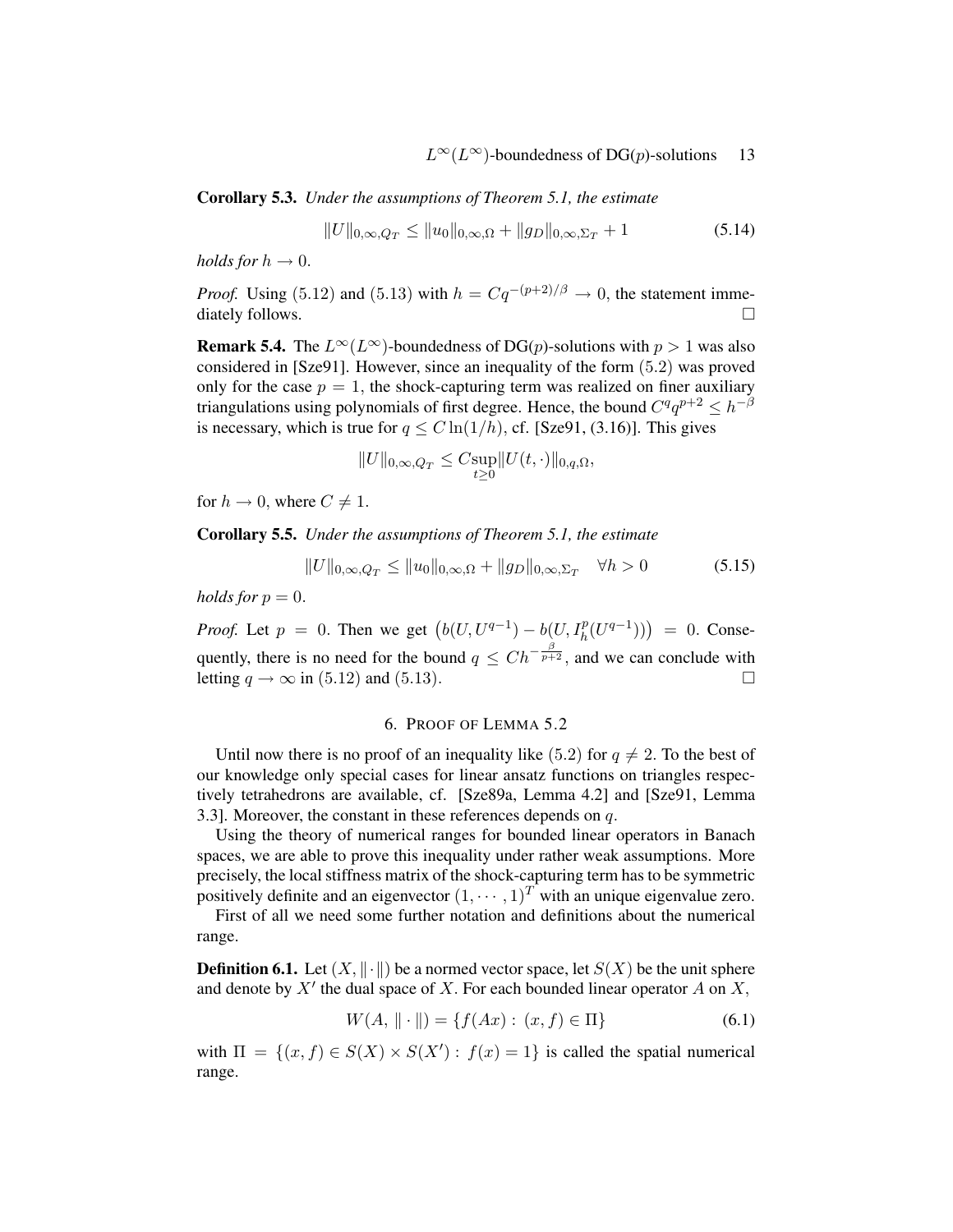## Remark 6.2.

(1) Note that the following definition is equivalent to (6.1):

$$
W(A, \| \cdot \|) = \{ f(Ax) : f(x) = \|x\| \|f\| = 1 \},
$$
\n(6.2)

since

$$
||f|| = \sup_{||x||=1} |f(x)| \le ||f|| \underbrace{||x||}_{=1} = 1.
$$

- (2) In contrast to the spectrum  $\sigma(A)$ , the spatial numerical range  $W(A, \|\cdot\|)$ depends on the norm  $\|\cdot\|$ .
- (3) Let  $l^{q_1}(n) = (\mathbb{R}^n, || \cdot ||_l)$  $\sum$ t  $l^{q_1}(n) = (\mathbb{R}^n, \|\cdot\|_{l^{q_1}})$  be the normed vector space. Due to  $f(x) =$ <br> $\sum_{i=1}^n x_i f(e_i) = x^T y_f$  and  $l^{q_2}(n)$  for  $1/q_1 + 1/q_2 = 1$ , which is normisomorphic to  $l^{q_1}(n)$ , the identity  $||f|| = ||y_f||_{l^{q_2}}$  is valid. Therefore we get

$$
W(A, \| \cdot \|_{l^{q_1}}) = \left\{ x^T A y_f : x^T y_f = \|x\|_{l^{q_1}} \|y_f\|_{l^{q_2}} = 1 \right\},\tag{6.3}
$$

which is the identity case of Hölder's inequality, cf. [Bau62]. In the case  $q_1 = 2, W(A, \| \cdot \|_{l^2}) = W(A)$  is the numerical range in a Hilbert space due to Toeplitz [Toe18].

(4) Unlike to  $W(A)$ , the spatial numerical range is not necessary convex, cf. [NS64, S. 357].

If we interpret the Matrix  $A$  as an element of a normed algebra  $A$  with an identity element, we can define a second numerical range. For further details we refer to [BD71, S. 15].

**Definition 6.3.** Let A be a normed algebra,  $S(A) = \{x \in A : ||x|| = 1\}$  the unit sphere and  $A'$  the dual space of A. For  $x \in A$  let

$$
D(\mathcal{A}, x) = \{ f \in \mathcal{A}' : f(x) = 1 = ||f|| \}.
$$
 (6.4)

We define the algebraic numerical range by

$$
V_{\mathcal{A}}(a, \|\cdot\|) = \cup \{ V_{\mathcal{A}}(a, x, \|\cdot\|) : x \in S(\mathcal{A}) \},
$$
\n(6.5)

where

$$
V_{\mathcal{A}}(a, x, \| \cdot \|) = \{ f(ax) : f \in D(\mathcal{A}, x) \}.
$$
 (6.6)

Notice that for the algebraic numerical range it is sufficient to consider only the identity element.

#### Lemma 6.4.

$$
V_{\mathcal{A}}(a, \|\cdot\|) = V_{\mathcal{A}}(a, 1, \|\cdot\|), a \in \mathcal{A}.
$$

*Proof.* [BD71, Lemma 2.2]. □

Next, we recall two well-known results about numerical ranges and the connection to the spectrum  $\sigma(A)$ .

## Lemma 6.5.

$$
conv W(A, \|\cdot\|) = V_{\mathcal{A}}(a, \|\cdot\|). \tag{6.7}
$$

*Proof.* [BD71, S. 84]. □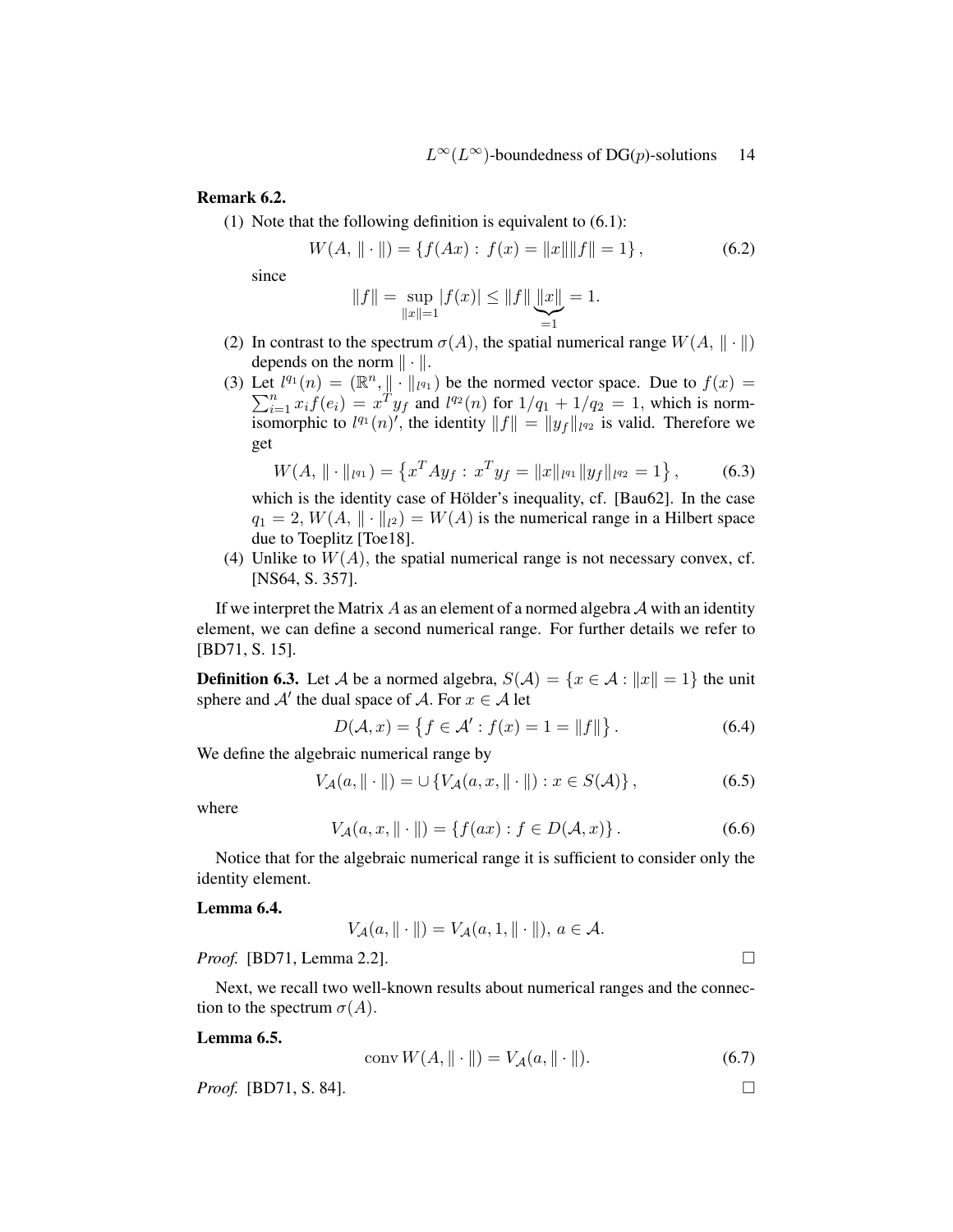**Theorem 6.6** (Vidav). Let  $a \in A$  be a Hermitian element, i.e.,  $V_A(a, \|\cdot\|) \subset \mathbb{R}$ . *Then we have*

$$
conv \sigma(a) = V_{\mathcal{A}}(a, \|\cdot\|). \tag{6.8}
$$

*Proof.* [BD71, Corollary 5.11]. □

Further we have a corollary which will help us to prove Lemma 5.2.

Corollary 6.7. *Let* A *be a symmetric, positively semidefinite matrix. Then we have*

$$
W(A, \|\cdot\|) \subseteq [0, \lambda_{\max}(A)],\tag{6.9}
$$

*where*  $\lambda_{\text{max}}(A)$  *denotes the largest eigenvalue of A.* 

*Proof of Lemma 5.2.* First, consider (5.2) on the reference element. Obviously, the inequality is valid for  $v = \text{const}$ . Let  $v \neq \text{const}$  be given. Consider a decomposition of  $\overline{\mathbb{Q}}_p(\hat{T}) = V^0(\hat{T}) \oplus V(\hat{T})$  with

$$
V^{0}(\hat{T}) = \{ v \in \mathbb{Q}_{p}(\hat{T}) : v = \text{const} \}
$$
  
=  $\{ v \in \mathbb{Q}_{p}(\hat{T}) : \int_{\hat{T}} \nabla w \cdot \nabla v \, dx = 0, w \in \mathbb{Q}_{p}(\hat{T}) \}.$ 

Let  $V_N$  and  $V_N^0$ ,  $V_N^0 \oplus V_N = \mathbb{R}^{n_{\text{dof}}}$  be the coefficient spaces. Therefore, due to the definition of Lagrange finite elements we have that

$$
V_N^0 = \text{span}\{(1, ..., 1)^T\}, \dim V_N^0 = 1.
$$
 (6.10)

Let  $N$  denote the Lagrange nodes and  $n_{\text{dof}}$  the number of degrees of freedom. Moreover, defining  $\nabla \varphi = (\nabla \varphi_1, \dots, \nabla \varphi_{n_{\text{dof}}})^T$ ,  $v_N = (v(x))_{x \in \mathcal{N}}$ ,  $v_N^{q-1}$ N  $=(v^{q-1}(x))_{x\in\mathcal{N}}$ , we have that

$$
\frac{\left(\nabla v,\nabla I^{p}_h(v^{q-1})\right)_{0,\hat{T}}}{\|v_{\mathcal{N}}\|_{l^q}^q}=\frac{v_{\mathcal{N}}^T\hat{A}v_{\mathcal{N}}^{q-1}}{v_{\mathcal{N}}^Tv_{\mathcal{N}}^{q-1}}=v_{\mathcal{N}}^T\hat{A}v_{\mathcal{N}}^{q-1}
$$

if  $v_N^T v_N^{q-1} = 1$ . Notice that, due to the homogeneity of the quotient, such a norming is always possible. Using the fact that  $\hat{A}$  is a symmetric, positively semidefinite matrix and  $1 = v^T_{\mathcal{N}} v^{q-1}_{\mathcal{N}} = ||v_{\mathcal{N}}||_{l^q} ||v^{q-1}_{\mathcal{N}}||_{l^{q/(q-1)}},$  we obtain

$$
v_{\mathcal{N}}^T \hat{A} v_{\mathcal{N}}^{q-1} \in W(\hat{A}, \|\cdot\|_{l^q}) \underset{(6.9)}{\subseteq} [0, \lambda_{\max}(\hat{A})].
$$

Now, it is natural to ask whether  $v_N^T \hat{A} v_N^{q-1}$  is bounded from zero independent of q. To see this, let us suppose that the eigenvalues are ordered in increasing manner

$$
0 = \lambda_1 < \lambda_2 \leq \cdots \leq \lambda_{n_{\text{dof}}}.
$$

Since  $V_N^0$  is the eigenspace of  $\lambda_1$ , we have

$$
V^0_{\mathcal{N}} \perp V_{\mathcal{N}},\tag{6.11}
$$

and we can write  $\hat{A}$  in terms of a sum of dyadic products of eigenvectors  $\xi_i, 1 \leq$  $i \leq n_{\text{dof}}$ 

$$
v_N^T \hat{A} v_N^{q-1} = v_N^T \sum_{i=1}^{n_{\text{dof}}} \lambda_i \xi_i \xi_i^T v_N^{q-1} = \sum_{i=1}^{n_{\text{dof}}} \lambda_i v_N^T \xi_i \xi_i^T v_N^{q-1} = \sum_{i=2}^{n_{\text{dof}}} \lambda_i v_N^T \xi_i \xi_i^T v_N^{q-1}.
$$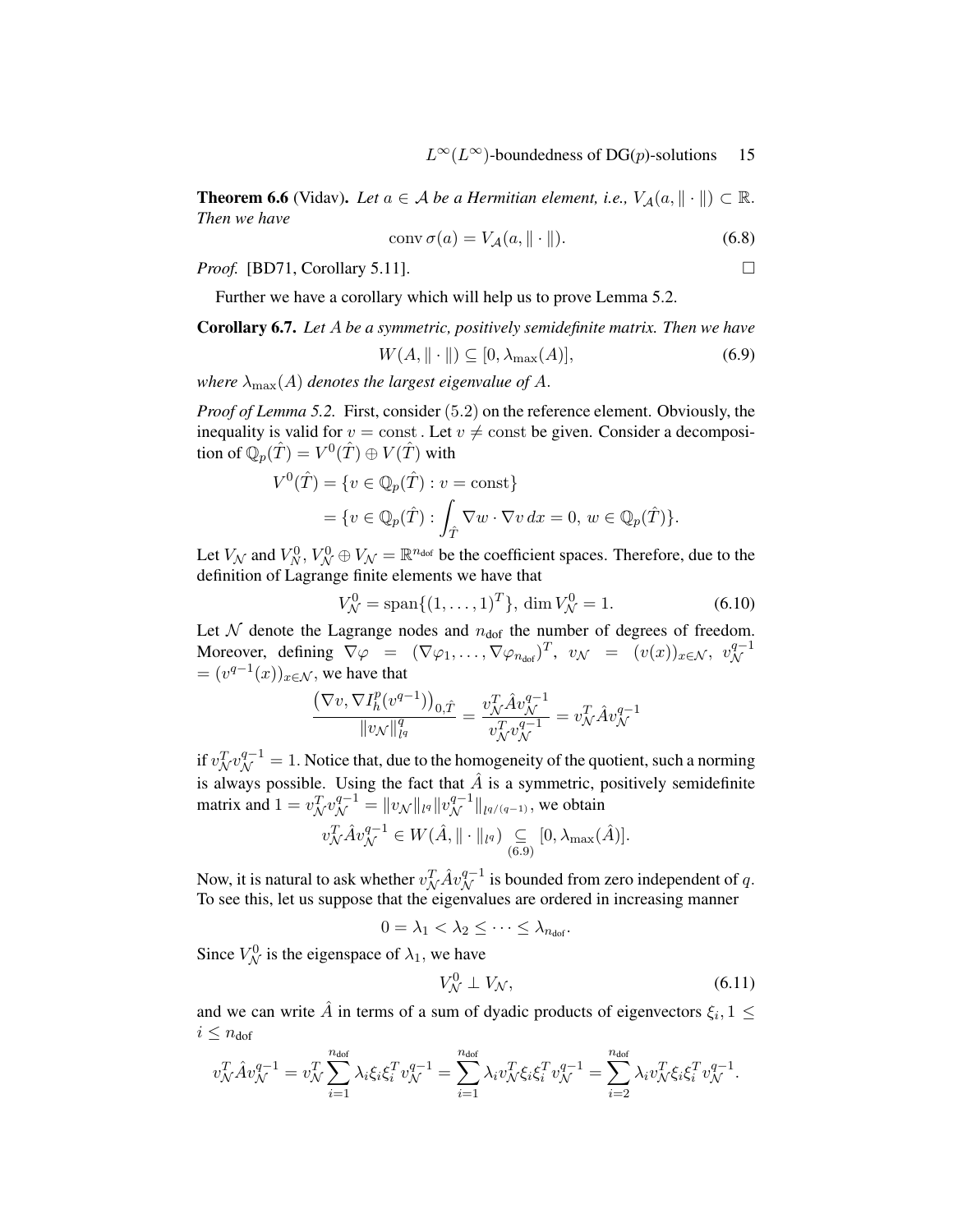Again, the inclusion (6.9) yields  $v_N^T \xi_i \xi_i^T v_N^{q-1} \in [0, 1]$ . On the other hand, supposing  $v_{\mathcal{N}} \neq \text{const}$ , we obtain

$$
v_{\mathcal{N}}, v_{\mathcal{N}}^{q-1} \perp \text{span}\{\xi_1\} = V_{\mathcal{N}}^0.
$$
 (6.12)

Then, the boundedness of  $v^T_{\mathcal{N}} \hat{A} v^{q-1}_{\mathcal{N}}$ , i.e.

$$
v_N^T \hat{A} v_N^{q-1} \geq \lambda_2 \sum_{i=1}^{n_{\text{dof}}} v_N^T \xi_i \xi_i^T v_N^{q-1} - \lambda_2 \underbrace{v_N^T \xi_1}_{=0} \xi_1^T v_N^{q-1} \geq \lambda_2 v_N^T v_N^{q-1},
$$

implies that

$$
\frac{\left(\nabla v, \nabla I_h^p(v^{q-1})\right)_{0,\hat{T}}}{\|v_{\mathcal{N}}\|_{l^q}^q} \ge \lambda_2, \quad v \ne \text{const.}
$$
\n(6.13)

Now, standard estimates give the proof for the reference element

$$
\|v\|_{0,\infty,\hat{T}}^{q-2} \|\nabla v\|_{0,2,\hat{T}}^2 \leq \lambda_{\max}(\hat{A}) \|v^{q-2}\|_{0,\infty,\hat{T}} \|v_{\mathcal{N}}\|_{l^2}^2
$$
  
\n
$$
\leq \lambda_{\max}(\hat{A}) \Lambda_p \|v_{\mathcal{N}}\|_{l^{\infty}}^{q-2} \|v_{\mathcal{N}}\|_{l^2}^2
$$
  
\n
$$
\leq \lambda_{\max}(\hat{A}) \Lambda_p \|v_{\mathcal{N}}\|_{l^q}^{q-2} \|v_{\mathcal{N}}\|_{l^2}^2
$$
  
\n
$$
\leq (n_{\text{dof}})^{1-2/q} \lambda_{\max}(\hat{A}) \Lambda_p \|v_{\mathcal{N}}\|_{l^q}^q
$$
  
\n
$$
\leq n_{\text{dof}} \frac{\lambda_{\max}(\hat{A})}{\lambda_2} \Lambda_p (\nabla v, \nabla I_p^p(v^{q-1}))_{0,\hat{T}},
$$

where  $\Lambda_p = \|\sum_{i=1}^{n_{\text{dof}}} |\varphi_i||_{0,\infty,\hat{T}}$  is the Lebesgue constant.

Finally, we want to show the result for an affine decomposition  $\{T_h^n\}_{h>0}$  with

$$
F_T: \hat{T} \ni \hat{x} \mapsto J_T \hat{x} + b_T = x \in T \qquad \forall T \in \{T_h^n\}_{h>0}
$$

and therefore

$$
\nabla u(x) = J_T^{-T} \hat{\nabla} \hat{u}(\hat{x}), \quad \hat{u} = u \circ F_T.
$$
 (6.14)

Due to the spectral decomposition of

$$
K = (J_T^T J_T)^{-1} = \sum_{l=1}^d \mu_l \psi_l \psi_l^T,
$$

we have that

$$
\int_{T} \nabla v \cdot \nabla I_{h}^{p}(v^{q-1}) dx = v_{\mathcal{N}}^{T} \left( \int_{T} \nabla \varphi_{j} \cdot \nabla \varphi_{i} dx \right)_{i,j} v_{\mathcal{N}}^{q-1}
$$
\n
$$
= v_{\mathcal{N}}^{T} \left( \int_{\hat{T}} (\hat{\nabla} \hat{\varphi}_{j})^{T} K \hat{\nabla} \hat{\varphi}_{i} | \det(J_{T}) | d\hat{x} \right)_{i,j} v_{\mathcal{N}}^{q-1}
$$
\n
$$
= |\det(J_{T})| \sum_{l=1}^{d} \mu_{i} v_{\mathcal{N}}^{T} \left( \int_{\hat{T}} (\hat{\nabla} \hat{\varphi}_{j})^{T} \psi_{l} \psi_{l}^{T} \hat{\nabla} \hat{\varphi}_{i} d\hat{x} \right)_{i,j} v_{\mathcal{N}}^{q-1}
$$
\n
$$
\geq |\det(J_{T})| \mu_{\min} v_{\mathcal{N}}^{T} \hat{A} v_{\mathcal{N}}^{q-1}
$$
\n
$$
= |\det(J_{T})| \|J_{T}\|_{l^{2}}^{-2} v_{\mathcal{N}}^{T} \hat{A} v_{\mathcal{N}}^{q-1}
$$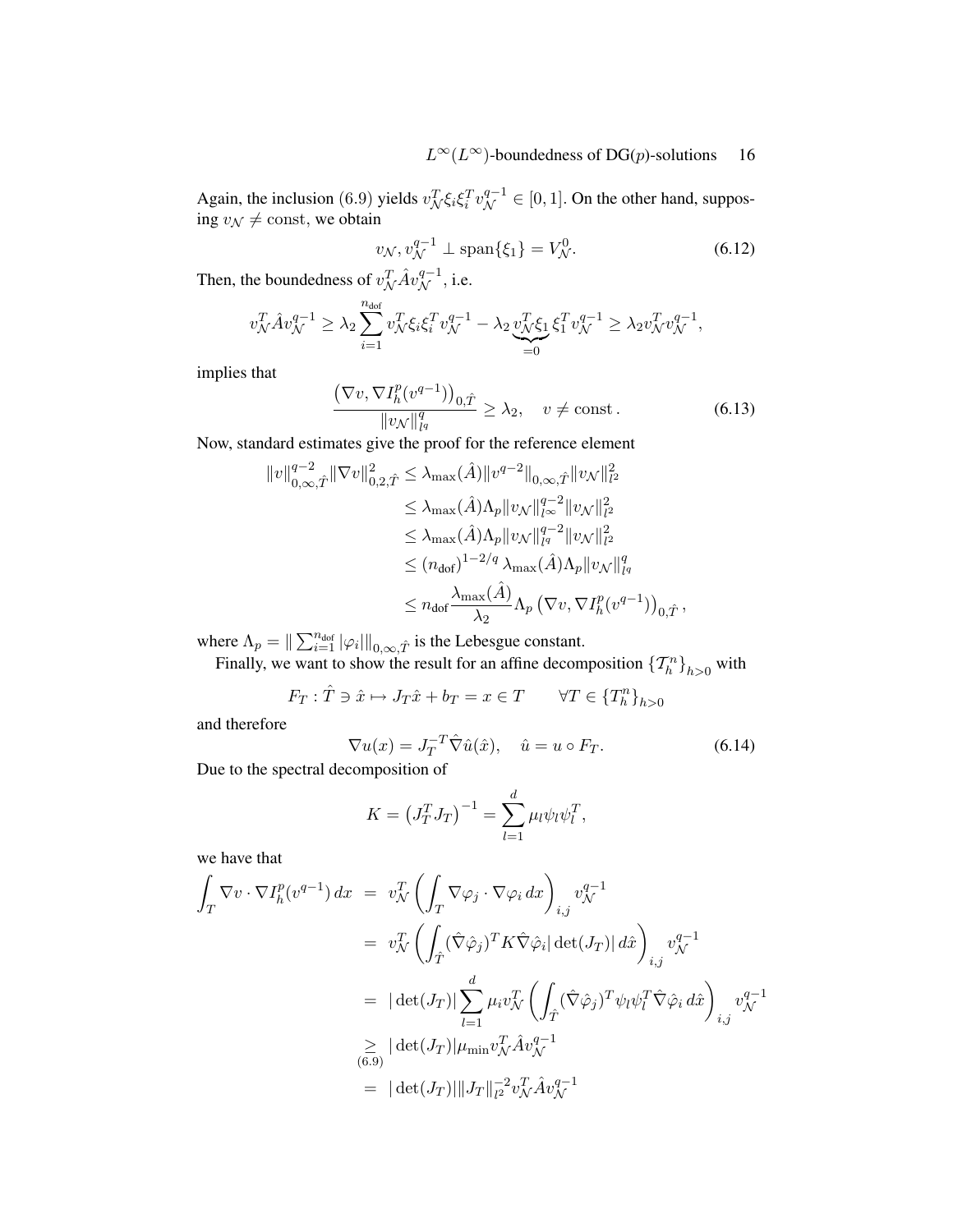and

$$
|\hat{\nabla}\hat{v}|_{0,2,\hat{T}}^2 \geq |\det(J_T)|^{-1} \|J_T^{-1}\|_{l^2}^{-2} |\nabla v|_{0,2,T}^2.
$$

Now, the shape regularity property

$$
||J_T||_{l^2}||J_T^{-1}||_{l^2} \leq C
$$

completes the proof.

## 7. SUMMARY

In this paper, we considered a DG-method based on polynomials of degree  $p \geq 0$ for hyperbolic scalar conservation laws. This method was introduced for the pure Cauchy problem in [JJS95]. We extended the formulation for hyperbolic conservation laws with initial and boundary conditions. Moreover, we presented a proof of the uniform boundedness of the discrete solution in the  $L^{\infty}(L^{\infty})$ -norm. The analysis is based on arguments demonstrated in [Sze91] which are valid for  $p = 1$ . It turned out that the use of numerical ranges for bounded linear operators in Banach spaces allows to generalize this result to the case  $p > 1$ . Future work will be devoted to the convergence of the DG-method for the initial-boundary value problem.

#### **REFERENCES**

- [Bau62] F. L. Bauer. On the field of values subordinate to a norm. *Numerische Mathematik*, 4:103–113, 1962.
- [BD71] F. F. Bonsall and J. Duncan. *Numerical ranges of operators on normed spaces and of elements of normed algebras*, volume 2 of *London Mathematical Society Lecture Note Series*. Cambridge University Press, London, 1971.
- [BlRN79] C. Bardos, A. Y. le Roux, and J.-C. Nédélec. First order quasilinear equations with boundary conditions. *Communications in Partial Differential Equations*, 4(9):1017– 1034, 1979.
- [EG04] A. Ern and J. Guermond. *Theory and practice of finite elements*. Springer-Verlag, New York, 2004.
- [JJS95] J. Jaffre, C. Johnson, and A. Szepessy. Convergence of the discontinuous galerkin finite ´ element method for hyperbolic conservation laws. *Math. Models Methods Appl. Sci.*, 5(3):367–386, 1995.
- [JSH90] C. Johnson, A. Szepessy, and P. Hansbo. On the convergence of shock-capturing streamline diffusion finite element methods for hyperbolic conservation laws. *Math. Comp.*, 54(189):107–129, 1990.
- [MNRR96] J. Malek, J. Nečas, M. Rokyta, and M. Růžička. Weak and Measure-valued Solutions to *Evolutionary PDEs*, volume 13 of *Applied Mathematics and Mathematical Computation*. Chapman & Hall, 1996.
- [NS64] N. Nirschl and H. Schneider. The Bauer fields of values of a matrix. *Numer. Math.*, 6:355–365, 1964.
- [Sze89a] A. Szepessy. Convergence of a shock-capturing streamline diffusion finite element method for a scalar conservation law in two space dimensions. *Math. Comp.*, 53(188):527–545, 1989.
- [Sze89b] A. Szepessy. Measure-valued solutions of scalar conservation laws with boundary conditions. *Arch. Rational Mech. Anal.*, 107(2):181–193, 1989.
- [Sze91] A. Szepessy. Convergence of a streamline diffusion finite element method for scalar conservation laws with boundary conditions. *RAIRO Modél. Math. Anal. Numér.*, 25(6):749–782, 1991.